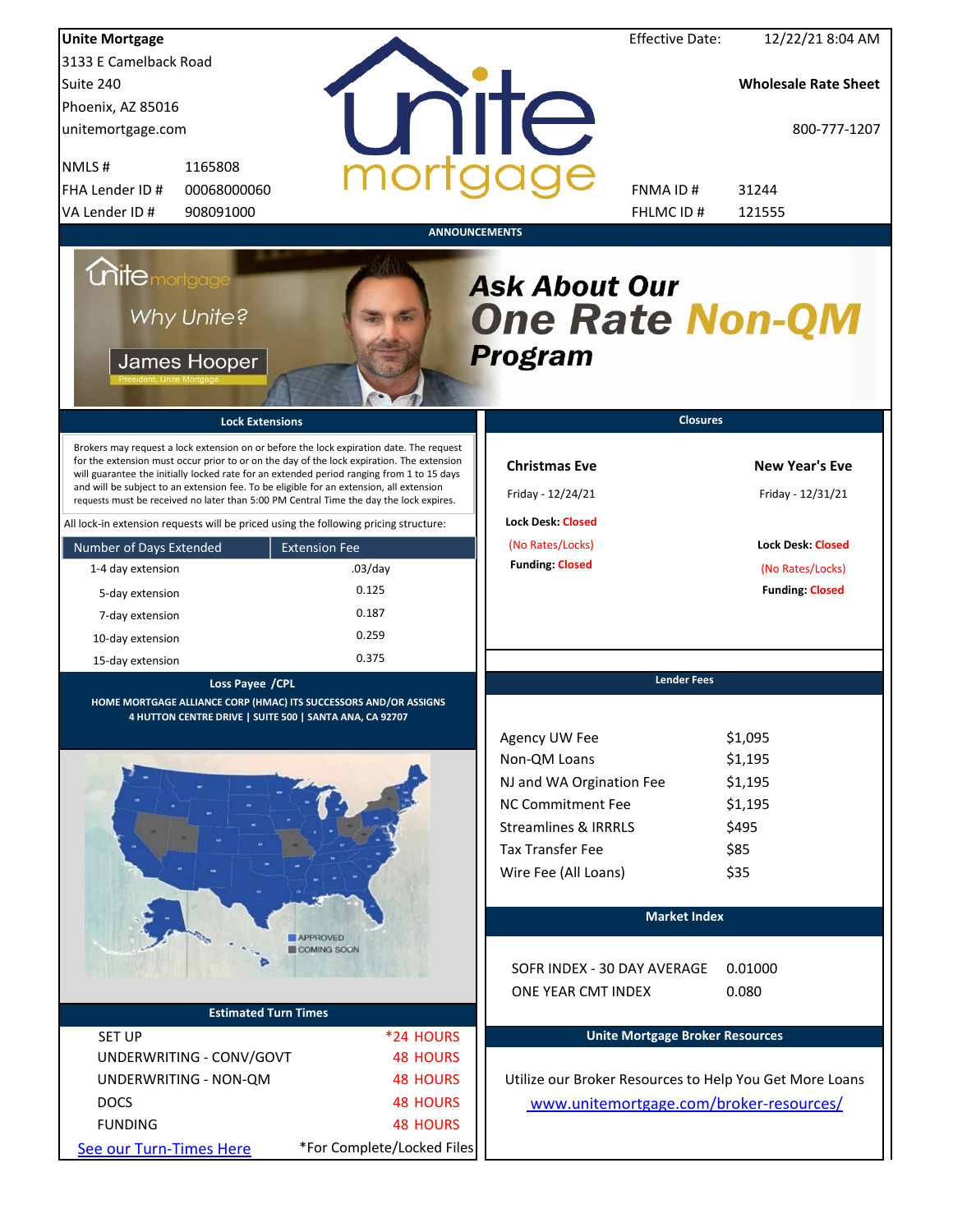

Rates are subject to change without prior notice Not for Public View • For Professional Use Only **Lock Desk**

[locks@unitemtg.com](mailto:locks@unitemtg.com)

File Update: 22-Dec-2021

Effective Date: 22-Dec-2021 **Data Concernsive Concernsive Change Effective: 9:00 AM PST** Lock Hours: 9:00 A.M. - 3:00 P.M. PST

## **ONE RATE - DSCR/ Bank Statements**

Price Change Effective: 9:00 AM PST

| <b>DSCR</b>                 |                              |                    |                               |                               |  |  |  |  |            |         |      |
|-----------------------------|------------------------------|--------------------|-------------------------------|-------------------------------|--|--|--|--|------------|---------|------|
| <b>25 DAY PRICING</b>       |                              | <b>HIGHLIGHTS</b>  |                               |                               |  |  |  |  |            |         |      |
| <b>RATE</b>                 | <b>30YR FIX</b>              |                    |                               |                               |  |  |  |  |            |         |      |
|                             |                              | <b>Credit</b>      | $700+$                        | $720+$                        |  |  |  |  |            |         |      |
| 4.375                       | 100.0000                     | <b>Product</b>     | 30 yr fixed Full Amortization | 30 yr fixed Full Amortization |  |  |  |  |            |         |      |
|                             |                              | <b>Loan Amount</b> | 300,001-1.0MM                 | 300,001-1.0MM                 |  |  |  |  |            |         |      |
|                             |                              | <b>DSCR</b>        | $+1.100$                      | Not Applicable                |  |  |  |  |            |         |      |
|                             |                              |                    | Purchase 70%                  | Purchase 80%                  |  |  |  |  |            |         |      |
| <b>24 MO BANK STATEMENT</b> |                              | <b>Purpose</b>     | Rate-Term 70%                 | Rate-Term 80%                 |  |  |  |  |            |         |      |
| <b>25 DAY PRICING</b>       |                              |                    | Cash-Out 65%                  | Cash-Out 75%                  |  |  |  |  |            |         |      |
| <b>RATE</b>                 | <b>30YR FIX</b>              | <b>Occupancy</b>   | Non Owner Occupied            | Owner Occupied                |  |  |  |  |            |         |      |
|                             |                              | <b>ACH</b>         | Required                      | Required                      |  |  |  |  |            |         |      |
| 4.125                       | 100.0000                     |                    |                               |                               |  |  |  |  | <b>PPP</b> | 5 Years | None |
|                             |                              | <b>Reserves</b>    | 12 Month PITIA                | 12 Month PITIA                |  |  |  |  |            |         |      |
|                             |                              | <b>Escrows</b>     | Required                      | Required                      |  |  |  |  |            |         |      |
|                             |                              | <b>Property</b>    | Single Unit only              | Single Unit Only              |  |  |  |  |            |         |      |
|                             | <b>No Hits for LLPAs !!!</b> |                    |                               |                               |  |  |  |  |            |         |      |

## **DSCR PRIME PLUS**

| <b>30 DAY PRICING</b> |                |                 |  |  |  |  |  |
|-----------------------|----------------|-----------------|--|--|--|--|--|
| <b>RATE</b>           | <b>5/6 ARM</b> | <b>30YR FIX</b> |  |  |  |  |  |
| 6.500                 | 106.2500       | 106.0000        |  |  |  |  |  |
| 6.375                 | 106.0000       | 105.7500        |  |  |  |  |  |
| 6.250                 | 105.7500       | 105.5000        |  |  |  |  |  |
| 6.125                 | 105.5000       | 105.2500        |  |  |  |  |  |
| 6.000                 | 105.2500       | 105.0000        |  |  |  |  |  |
| 5.875                 | 105.0000       | 104.7500        |  |  |  |  |  |
| 5.750                 | 104.7500       | 104.5000        |  |  |  |  |  |
| 5.625                 | 104.5000       | 104.2500        |  |  |  |  |  |
| 5.500                 | 104.2500       | 104.0000        |  |  |  |  |  |
| 5.375                 | 104.0000       | 103.7500        |  |  |  |  |  |
| 5.250                 | 103.7500       | 103.5000        |  |  |  |  |  |
| 5.125                 | 103.5000       | 103.2500        |  |  |  |  |  |
| 5.000                 | 103.2500       | 103.0000        |  |  |  |  |  |
| 4.875                 | 103.0000       | 102.7500        |  |  |  |  |  |
| 4.750                 | 102.6250       | 102.3750        |  |  |  |  |  |
| 4.625                 | 102.2500       | 102.0000        |  |  |  |  |  |
| 4.500                 | 101.8750       | 101.6250        |  |  |  |  |  |
| 4.375                 | 101.5000       | 101.2500        |  |  |  |  |  |

| <b>MAX PRICING (Lower of Price or Premium)</b> |          |  |  |  |  |  |  |  |  |
|------------------------------------------------|----------|--|--|--|--|--|--|--|--|
| No Prepay - Hard                               | 100.5000 |  |  |  |  |  |  |  |  |
| 1yr Prepay - Hard                              | 100.7500 |  |  |  |  |  |  |  |  |
| 2yr Prepay - Hard                              | 101.0000 |  |  |  |  |  |  |  |  |
| 3yr Prepay - Hard                              | 101.2500 |  |  |  |  |  |  |  |  |
| 4yr Prepay - Hard                              | 101.5000 |  |  |  |  |  |  |  |  |
| 5yr Prepay - Hard                              | 101.7500 |  |  |  |  |  |  |  |  |

| <b>ARM MARGIN</b> |             |  |  |  |  |  |  |
|-------------------|-------------|--|--|--|--|--|--|
| 5.000             | <b>SOFR</b> |  |  |  |  |  |  |
|                   |             |  |  |  |  |  |  |

| <b>LOCK FEES</b>        |         |  |  |  |  |  |  |
|-------------------------|---------|--|--|--|--|--|--|
| Relock Fee:             | .250    |  |  |  |  |  |  |
| Extension Fee Per Diem: | .030    |  |  |  |  |  |  |
| <b>Extension Max:</b>   | 15 Days |  |  |  |  |  |  |
|                         |         |  |  |  |  |  |  |

|                                                | <b>30 DAY PRICING</b>   |          |             |                                 |                | <b>PRICING ADJUSTMENTS</b> |         |                   |          |            |          |          |
|------------------------------------------------|-------------------------|----------|-------------|---------------------------------|----------------|----------------------------|---------|-------------------|----------|------------|----------|----------|
| <b>RATE</b>                                    | 5/6 ARM                 | 30YR FIX |             |                                 |                |                            |         |                   |          | <b>LTV</b> |          |          |
| 6.500                                          | 106.2500                | 106.0000 |             | <b>Documentation</b>            |                | <b>Credit Score</b>        |         | 00.01-50 50.01-55 | 55.01-60 | 60.01-65   | 65.01-70 | 70.01-75 |
| 6.375                                          | 106.0000                | 105.7500 |             |                                 |                | $\geq 780$                 | (0.250) | (0.375)           | (0.500)  | (0.625)    | (0.875)  | (1.125)  |
| 6.250                                          | 105.7500                | 105.5000 |             |                                 |                | 760 - 779                  | (0.375) | (0.375)           | (0.625)  | (0.875)    | (1.000)  | (1.375)  |
| 6.125                                          | 105.5000                | 105.2500 |             |                                 |                | 740 - 759                  | (0.375) | (0.500)           | (0.750)  | (1.000)    | (1.250)  | (1.625)  |
| 6.000                                          | 105.2500                | 105.0000 |             | <b>DSCR</b>                     |                | 720 - 739                  | (0.500) | (0.625)           | (0.875)  | (1.125)    | (1.500)  | (2.000)  |
| 5.875                                          | 105.0000                | 104.7500 |             |                                 |                | 700 - 719                  | (0.625) | (0.750)           | (1.000)  | (1.375)    | (1.875)  | #N/A     |
| 5.750                                          | 104.7500                | 104.5000 |             |                                 |                | 680 - 699                  | (0.875) | (1.000)           | (1.250)  | (1.750)    | #N/A     | #N/A     |
| 5.625                                          | 104.5000                | 104.2500 |             |                                 |                | $660 - 679$                | (1.375) | (1.500)           | (1.625)  | (2.250)    | #N/A     | #N/A     |
| 5.500                                          | 104.2500                | 104.0000 |             |                                 |                | 5/6 40yr ARM SOFR          | (0.250) | (0.250)           | (0.250)  | (0.250)    | (0.250)  | (0.250)  |
| 5.375                                          | 104.0000                | 103.7500 |             | Product                         |                | 40yr Fixed                 | (0.250) | (0.250)           | (0.250)  | (0.250)    | (0.250)  | (0.250)  |
| 5.250                                          | 103.7500                | 103.5000 |             |                                 |                | Interest-Only              | (0.250) | (0.250)           | (0.375)  | (0.500)    | (0.625)  | (0.750)  |
| 5.125                                          | 103.5000                | 103.2500 |             |                                 |                | 150,000-200k               | (0.500) | (0.500)           | (0.500)  | (0.500)    | (0.500)  | (0.750)  |
| 5.000                                          | 103.2500                | 103.0000 |             |                                 |                | 200,001-300k               | 0.000   | 0.000             | 0.000    | 0.000      | (0.250)  | (0.250)  |
| 4.875                                          | 103.0000                | 102.7500 |             |                                 |                | 300,001-1.0m               | 0.000   | 0.000             | 0.000    | 0.000      | 0.000    | 0.000    |
| 4.750                                          | 102.6250                | 102.3750 |             | <b>Loan Amount</b>              |                | 1,000,001-1.5m             | (0.250) | (0.250)           | (0.250)  | (0.250)    | (0.250)  | (0.250)  |
| 4.625                                          | 102.2500                | 102.0000 |             |                                 |                | 1,500,001-2.0m             | (0.500) | (0.500)           | (0.500)  | #N/A       | $\#N/A$  | #N/A     |
| 4.500                                          | 101.8750                | 101.6250 |             |                                 |                | 2,000,001-2.5m             | (0.750) | (0.750)           | (0.750)  | $\#N/A$    | #N/A     | #N/A     |
| 4.375                                          | 101.5000                | 101.2500 |             |                                 |                | 2,500,001-3.0m             | (0.750) | (0.750)           | (0.750)  | $\#N/A$    | #N/A     | #N/A     |
|                                                |                         |          |             |                                 |                | $DSCR \geq 1.5$            | 0.250   | 0.250             | 0.250    | 0.250      | 0.250    | 0.250    |
| <b>MAX PRICING</b> (Lower of Price or Premium) |                         |          | <b>DSCR</b> |                                 | DSCR 1.25-1.49 | 0.250                      | 0.250   | 0.250             | 0.250    | 0.250      | 0.250    |          |
| No Prepay - Hard                               |                         | 100.5000 |             |                                 |                | DSCR 1.10-1.24             | 0.000   | 0.000             | 0.000    | 0.000      | 0.000    | 0.000    |
| 1yr Prepay - Hard                              |                         | 100.7500 |             | <b>Purpose</b>                  |                | Cash-Out                   | (0.250) | (0.375)           | (0.375)  | (0.375)    | #N/A     | #N/A     |
| 2yr Prepay - Hard                              |                         | 101.0000 |             |                                 |                | Condo-Warrantable          | (0.250) | (0.250)           | (0.250)  | (0.250)    | (0.500)  | (0.500)  |
| 3yr Prepay - Hard                              |                         | 101.2500 |             | <b>Property Type</b>            |                | Condo-NonWarrantable       | (0.500) | (0.500)           | (0.500)  | (0.500)    | #N/A     | #N/A     |
| 4yr Prepay - Hard                              |                         | 101.5000 |             |                                 |                | 2-4 Unit                   | (0.250) | (0.250)           | (0.250)  | (0.250)    | $\#N/A$  | #N/A     |
| 5yr Prepay - Hard                              |                         | 101.7500 |             | <b>Credit / Housing History</b> |                | 1x30x12                    | (0.750) | (0.750)           | (0.750)  | (0.750)    | (0.750)  | (0.750)  |
|                                                |                         |          |             | <b>Other Miscellaneous</b>      |                | ACH                        | 0.125   | 0.125             | 0.125    | 0.125      | 0.125    | 0.125    |
|                                                | <b>ARM MARGIN</b>       |          |             |                                 |                | No Escrows (No HPML)       | (0.150) | (0.150)           | (0.150)  | (0.150)    | (0.150)  | (0.150)  |
|                                                | 5.000                   | SOFR     |             |                                 |                | No Prepay                  | (1.500) | (1.500)           | (1.500)  | (1.500)    | (1.500)  | (1.500)  |
|                                                |                         |          |             |                                 |                | 1yr Prepay                 | (1.000) | (1.000)           | (1.000)  | (1.000)    | (1.000)  | (1.000)  |
|                                                |                         |          |             | <b>Prepay Penalty</b>           |                | 2yr Prepay                 | (0.500) | (0.500)           | (0.500)  | (0.500)    | (0.500)  | (0.500)  |
|                                                | <b>LOCK FEES</b>        |          |             |                                 |                | <b>3yr Prepay</b>          | 0.000   | 0.000             | 0.000    | 0.000      | 0.000    | 0.000    |
|                                                | Relock Fee:             | .250     |             |                                 |                | 4yr Prepay                 | 0.375   | 0.375             | 0.375    | 0.375      | 0.375    | 0.375    |
|                                                | Extension Fee Per Diem: | .030     |             |                                 |                | <b>5yr Prepay</b>          | 0.750   | 0.750             | 0.750    | 0.750      | 0.750    | 0.750    |
|                                                | <b>Extension Max:</b>   | 15 Days  |             |                                 |                | 25 Day                     | 0.000   | 0.000             | 0.000    | 0.000      | 0.000    | 0.000    |
|                                                |                         |          |             | <b>Lock Term</b>                |                | 40 Day                     | (0.150) | (0.150)           | (0.150)  | (0.150)    | (0.150)  | (0.150)  |
|                                                |                         |          |             |                                 |                | 55 Day                     | $\#N/A$ | $\#N/A$           | $\#N/A$  | $\#N/A$    | #N/A     | $\#N/A$  |
|                                                |                         |          |             |                                 |                |                            |         |                   |          |            |          |          |

#### Page 2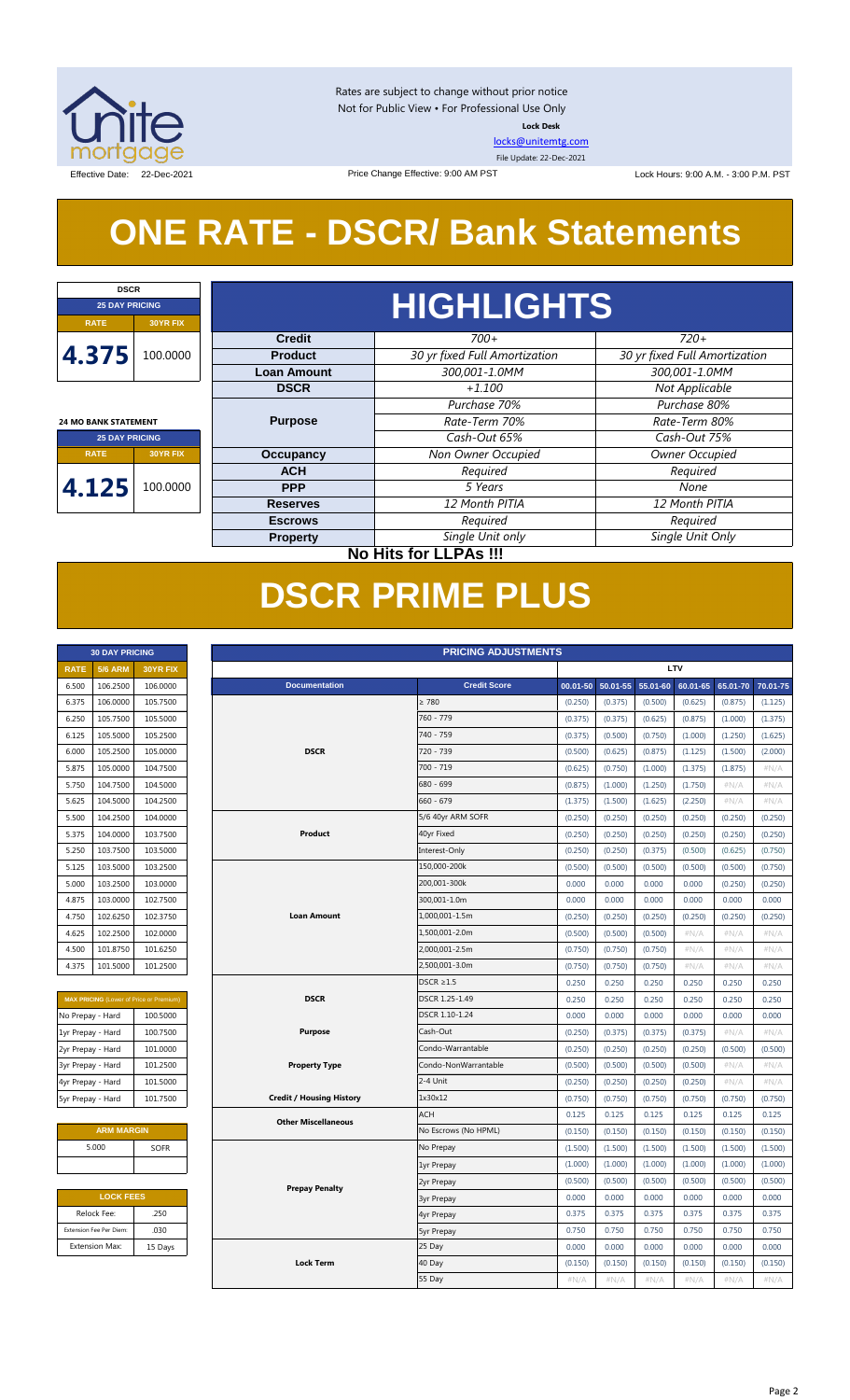

Rates are subject to change without prior notice Not for Public View • For Professional Use Only **Lock Desk**

[locks@unitemtg.com](mailto:locks@unitemtg.com)

File Update: 22-Dec-2021

## **DSCR PRIME & FOREIGN NATIONAL**

|             | <b>30 DAY PRICING</b> |                 |
|-------------|-----------------------|-----------------|
| <b>RATE</b> | <b>5/6 ARM</b>        | <b>30YR FIX</b> |
| 6.750       | 106.0000              | 105.7500        |
| 6.625       | 105.7500              | 105.5000        |
| 6.500       | 105.5000              | 105.2500        |
| 6.375       | 105.2500              | 105.0000        |
| 6.250       | 105.0000              | 104.7500        |
| 6.125       | 104.7500              | 104.5000        |
| 6.000       | 104.5000              | 104.2500        |
| 5.875       | 104.2500              | 104.0000        |
| 5.750       | 104.0000              | 103.7500        |
| 5.625       | 103.7500              | 103.5000        |
| 5.500       | 103.5000              | 103.2500        |
| 5.375       | 103.2500              | 103.0000        |
| 5.250       | 103.0000              | 102.7500        |
| 5.125       | 102.7500              | 102.5000        |
| 5.000       | 102.5000              | 102.2500        |
| 4.875       | 102.2500              | 102.0000        |
| 4.750       | 101.8750              | 101.6250        |
| 4.625       | 101.5000              | 101.2500        |
| 4.500       | 101.1250              | 100.8750        |

| <b>MAX PRICING</b> (Lower of Price or Premium) |          |  |  |  |  |  |  |  |  |
|------------------------------------------------|----------|--|--|--|--|--|--|--|--|
| No Prepay - Hard                               | 100.7500 |  |  |  |  |  |  |  |  |
| 1yr Prepay - Hard                              | 101.0000 |  |  |  |  |  |  |  |  |
| 2yr Prepay - Hard                              | 101.2500 |  |  |  |  |  |  |  |  |
| 3yr Prepay - Hard                              | 101.5000 |  |  |  |  |  |  |  |  |
| 4yr Prepay - Hard                              | 101.7500 |  |  |  |  |  |  |  |  |
| 5yr Prepay - Hard                              | 102,0000 |  |  |  |  |  |  |  |  |

| <b>ARM MARGIN</b> |             |  |  |  |  |  |  |
|-------------------|-------------|--|--|--|--|--|--|
| 5.000             | <b>SOFR</b> |  |  |  |  |  |  |
|                   |             |  |  |  |  |  |  |

| <b>LOCK FEES</b>        |         |  |  |  |  |  |  |
|-------------------------|---------|--|--|--|--|--|--|
| Relock Fee:             | .250    |  |  |  |  |  |  |
| Extension Fee Per Diem: | .030    |  |  |  |  |  |  |
| <b>Extension Max:</b>   | 15 Days |  |  |  |  |  |  |

|                         | <b>PRICING ADJUSTMENTS</b><br><b>30 DAY PRICING</b> |                                         |  |                                 |                                                |         |                            |         |            |         |                            |                    |
|-------------------------|-----------------------------------------------------|-----------------------------------------|--|---------------------------------|------------------------------------------------|---------|----------------------------|---------|------------|---------|----------------------------|--------------------|
| <b>RATE</b>             | <b>5/6 ARM</b>                                      | 30YR FIX                                |  |                                 |                                                |         |                            |         | <b>LTV</b> |         |                            |                    |
| 6.750                   | 106.0000                                            | 105.7500                                |  | <b>Documentation</b>            | <b>Credit Score</b>                            |         | 00.01-50 50.01-55 55.01-60 |         | 60.01-65   |         | 65.01-70 70.01-75 75.01-80 |                    |
| 6.625                   | 105.7500                                            | 105.5000                                |  |                                 | $\geq 780$                                     | (0.250) | (0.375)                    | (0.500) | (0.625)    | (0.875) | (1.125)                    | (1.750)            |
| 6.500                   | 105.5000                                            | 105.2500                                |  |                                 | 760 - 779                                      | (0.375) | (0.375)                    | (0.625) | (0.875)    | (1.000) | (1.375)                    | (2.000)            |
| 6.375                   | 105.2500                                            | 105.0000                                |  |                                 | 740 - 759                                      | (0.375) | (0.500)                    | (0.750) | (1.000)    | (1.250) | (1.625)                    | (2.250)            |
| 6.250                   | 105.0000                                            | 104.7500                                |  |                                 | 720 - 739                                      | (0.500) | (0.625)                    | (0.875) | (1.125)    | (1.500) | (2.000)                    | (2.750)            |
| 6.125                   | 104.7500                                            | 104.5000                                |  | <b>DSCR</b>                     | 700 - 719                                      | (0.625) | (0.750)                    | (1.000) | (1.375)    | (1.875) | (2.500)                    | (3.500)            |
| 6.000                   | 104.5000                                            | 104.2500                                |  |                                 | 680 - 699                                      | (0.875) | (1.000)                    | (1.250) | (1.750)    | (2.250) | (3.000)                    | (3.875)            |
| 5.875                   | 104.2500                                            | 104.0000                                |  |                                 | $660 - 679$                                    | (1.375) | (1.500)                    | (1.625) | (2.250)    | (3.125) | (3.750)                    | (4.500)            |
| 5.750                   | 104.0000                                            | 103.7500                                |  |                                 | 640 - 659                                      | (1.875) | (2.000)                    | (2.125) | (2.750)    | (3.625) | (4.750)                    | $\#N/A$            |
| 5.625                   | 103.7500                                            | 103.5000                                |  |                                 | $620 - 639$                                    | (2.375) | (2.500)                    | (2.625) | (3.250)    | (4.125) | # $N/A$                    | $\#N/A$            |
| 5.500                   | 103.5000                                            | 103.2500                                |  |                                 | 5/6 30yr ARM SOFR                              | 0.000   | 0.000                      | 0.000   | 0.000      | 0.000   | 0.000                      | 0.000              |
| 5.375                   | 103.2500                                            | 103.0000                                |  |                                 |                                                | (0.250) | (0.250)                    | (0.250) | (0.250)    | (0.250) | (0.250)                    | (0.250)            |
|                         |                                                     |                                         |  |                                 | 7/6 30yr ARM SOFR                              |         |                            |         |            |         |                            |                    |
| 5.250                   | 103.0000                                            | 102.7500                                |  | Product                         | 5/6 40yr ARM SOFR                              | (0.250) | (0.250)                    | (0.250) | (0.250)    | (0.250) | (0.250)                    | (0.250)            |
| 5.125                   | 102.7500                                            | 102.5000                                |  |                                 | 7/6 40yr ARM SOFR                              | (0.500) | (0.500)                    | (0.500) | (0.500)    | (0.500) | (0.500)                    | (0.500)            |
| 5.000                   | 102.5000                                            | 102.2500                                |  |                                 | 40yr Fixed                                     | (0.250) | (0.250)                    | (0.250) | (0.250)    | (0.250) | (0.250)                    | (0.250)            |
| 4.875                   | 102.2500                                            | 102.0000                                |  |                                 | Interest-Only                                  | (0.250) | (0.250)                    | (0.375) | (0.500)    | (0.625) | (0.750)                    | (1.000)            |
| 4.750                   | 101.8750                                            | 101.6250                                |  |                                 | 150,000-200k                                   | (0.500) | (0.500)                    | (0.500) | (0.500)    | (0.500) | (0.750)                    | (0.750)            |
| 4.625                   | 101.5000                                            | 101.2500                                |  |                                 | 200,001-300k                                   | 0.000   | 0.000                      | 0.000   | 0.000      | (0.250) | (0.250)                    | (0.500)            |
| 4.500                   | 101.1250                                            | 100.8750                                |  |                                 | 300,001-1.0m                                   | 0.000   | 0.000                      | 0.000   | 0.000      | 0.000   | 0.000                      | 0.000              |
|                         |                                                     |                                         |  | <b>Loan Amount</b>              | 1,000,001-1.5m                                 | (0.250) | (0.250)                    | (0.250) | (0.250)    | (0.250) | (0.250)                    | (0.500)            |
|                         |                                                     | MAX PRICING (Lower of Price or Premium) |  |                                 | 1,500,001-2.0m                                 | (0.500) | (0.500)                    | (0.500) | (0.500)    | $\#N/A$ | #N/A                       | $\#N/A$            |
| No Prepay - Hard        |                                                     | 100.7500                                |  |                                 | 2,000,001-2.5m                                 | (0.750) | (0.750)                    | (0.750) | (0.750)    | # $N/A$ | # $N/A$                    | $\#N/A$            |
| 1yr Prepay - Hard       |                                                     | 101.0000                                |  |                                 | 2,500,001-3.0m                                 | (0.750) | (0.750)                    | (0.750) | (0.750)    | # $N/A$ | # $N/A$                    | $\#N/A$            |
| 2yr Prepay - Hard       |                                                     | 101.2500                                |  |                                 | $DSCR \geq 1.5$                                | 0.250   | 0.250                      | 0.250   | 0.250      | 0.250   | 0.250                      | 0.250              |
| 3yr Prepay - Hard       |                                                     | 101.5000                                |  |                                 | DSCR 1.25-1.49                                 | 0.250   | 0.250                      | 0.250   | 0.250      | 0.250   | 0.250                      | 0.250              |
| 4yr Prepay - Hard       |                                                     | 101.7500                                |  | <b>DSCR</b>                     | DSCR 1.10-1.24                                 | 0.000   | 0.000                      | 0.000   | 0.000      | 0.000   | 0.000                      | 0.000              |
|                         | 5yr Prepay - Hard<br>102.0000                       |                                         |  |                                 | DSCR 1.00-1.09                                 | (0.250) | (0.250)                    | (0.375) | (0.375)    | (0.500) | (0.500)                    | (0.750)            |
|                         |                                                     |                                         |  | DSCR 0.75-0.99                  | (1.500)                                        | (1.500) | (1.625)                    | (1.625) | (1.750)    | (1.750) | #N/A                       |                    |
|                         | <b>ARM MARGIN</b>                                   |                                         |  | <b>Purpose</b>                  | Cash-Out                                       | (0.250) | (0.375)                    | (0.375) | (0.375)    | (0.500) | (0.625)                    | $\#N/A$            |
| 5.000                   |                                                     | <b>SOFR</b>                             |  |                                 | Condo-Warrantable                              | (0.250) | (0.250)                    | (0.250) | (0.250)    | (0.500) | (0.500)                    | (0.500)            |
|                         |                                                     |                                         |  |                                 | Condo-NonWarrantable                           | (0.500) | (0.500)                    | (0.500) | (0.500)    | (0.750) | #N/A                       | #N/A               |
|                         | <b>LOCK FEES</b>                                    |                                         |  | <b>Property Type</b>            | 2-4Unit                                        | (0.250) | (0.250)                    | (0.250) | (0.250)    | (0.500) | (0.500)                    | (0.500)            |
| Relock Fee:             |                                                     | .250                                    |  |                                 | Modular                                        | (1.000) | (1.000)                    | (1.000) | (1.000)    | (1.000) | (1.000)                    | (1.000)            |
| Extension Fee Per Diem: |                                                     | .030                                    |  | Citizenship                     | Foreign Nat'l (DSCR Only)                      | (0.750) | (0.750)                    | (0.750) | (0.750)    | $\#N/A$ | $\#N/A$                    | $\#N/A$            |
| <b>Extension Max:</b>   |                                                     | 15 Days                                 |  |                                 | 1x30x12                                        | (0.750) | (0.750)                    | (0.750) | (0.750)    | (0.750) | (0.750)                    | (0.750)            |
|                         |                                                     |                                         |  |                                 | Multiple30x12                                  | (2.250) | (2.250)                    | (2.250) | (2.250)    | (2.250) | (2.250)                    | $\#N/A$            |
|                         |                                                     |                                         |  |                                 |                                                |         |                            |         |            |         |                            |                    |
|                         |                                                     |                                         |  | <b>Credit / Housing History</b> | FC/SS/DIL/BK7 36-47mo<br>FC/SS/DIL/BK7 24-35mo | (1.000) | (1.000)                    | (1.000) | (1.000)    | (1.000) | (1.000)                    | (1.000)<br>$\#N/A$ |
|                         |                                                     |                                         |  |                                 |                                                | (1.750) | (1.750)                    | (1.750) | (1.750)    | (1.750) | (1.750)                    |                    |
|                         |                                                     |                                         |  |                                 | BK7 12-23mo                                    | (2.500) | (2.500)                    | (2.500) | (2.500)    | (2.500) | (2.500)                    | # $N/A$            |
|                         |                                                     |                                         |  |                                 | BK13 DC                                        | (1.000) | (1.000)                    | (1.000) | (1.000)    | (1.000) | (1.000)                    | (1.000)            |
|                         |                                                     |                                         |  | <b>Other Miscellaneous</b>      | <b>ACH</b>                                     | 0.125   | 0.125                      | 0.125   | 0.125      | 0.125   | 0.125                      | 0.125              |
|                         |                                                     |                                         |  |                                 | Escrows                                        | 0.000   | 0.000                      | 0.000   | 0.000      | 0.000   | 0.000                      | 0.000              |
|                         |                                                     |                                         |  |                                 | No Prepay                                      | (1.500) | (1.500)                    | (1.500) | (1.500)    | (1.500) | (1.500)                    | (1.500)            |
|                         |                                                     |                                         |  |                                 | 1yr Prepay                                     | (1.000) | (1.000)                    | (1.000) | (1.000)    | (1.000) | (1.000)                    | (1.000)            |
|                         |                                                     |                                         |  | <b>Prepay Penalty</b>           | 2yr Prepay                                     | (0.500) | (0.500)                    | (0.500) | (0.500)    | (0.500) | (0.500)                    | (0.500)            |
|                         |                                                     |                                         |  |                                 | <b>3yr Prepay</b>                              | 0.000   | 0.000                      | 0.000   | 0.000      | 0.000   | 0.000                      | 0.000              |
|                         |                                                     |                                         |  |                                 | 4yr Prepay                                     | 0.375   | 0.375                      | 0.375   | 0.375      | 0.375   | 0.375                      | 0.375              |
|                         |                                                     |                                         |  |                                 | <b>5yr Prepay</b>                              | 0.750   | 0.750                      | 0.750   | 0.750      | 0.750   | 0.750                      | 0.750              |
|                         |                                                     |                                         |  |                                 | 25 Day                                         | 0.000   | 0.000                      | 0.000   | 0.000      | 0.000   | 0.000                      | 0.000              |
|                         |                                                     |                                         |  | <b>Lock Term</b>                | 40 Day                                         | (0.150) | (0.150)                    | (0.150) | (0.150)    | (0.150) | (0.150)                    | (0.150)            |
|                         |                                                     |                                         |  |                                 | 55 Day                                         | (0.300) | (0.300)                    | (0.300) | (0.300)    | (0.300) | (0.300)                    | (0.300)            |
|                         |                                                     |                                         |  |                                 |                                                |         |                            |         |            |         |                            |                    |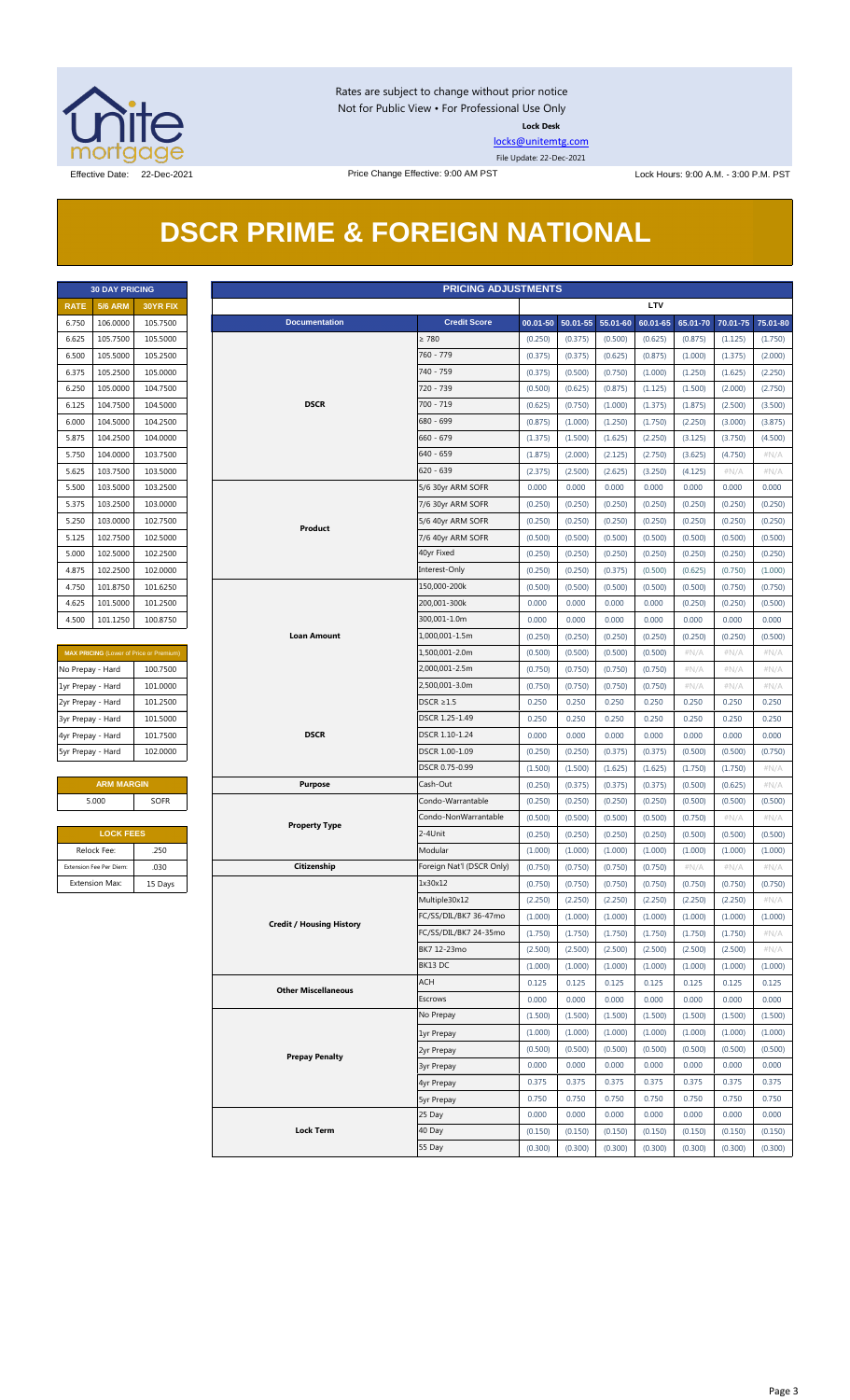

Rates are subject to change without prior notice Not for Public View • For Professional Use Only **Lock Desk** locks@unitemtg.com File Update: 22-Dec-2021

Effective Date: 22-Dec-2021 **Price Change Effective: 9:00 AM PST** Lock Hours: 9:00 A.M. - 3:00 P.M. PST

# **Alt Doc PRIME PLUS**

|             | <b>PRIMARY &amp; SECONDARY HOME</b> |                 |
|-------------|-------------------------------------|-----------------|
| <b>RATE</b> | <b>5/6 ARM</b>                      | <b>30YR FIX</b> |
| 6.125       | 106.250                             | 106,000         |
| 6.000       | 106,000                             | 105.750         |
| 5.875       | 105.750                             | 105.500         |
| 5.750       | 105.500                             | 105.250         |
| 5.625       | 105.250                             | 105.000         |
| 5.500       | 105.000                             | 104.750         |
| 5.375       | 104.750                             | 104.500         |
| 5.250       | 104.500                             | 104.250         |
| 5.125       | 104.250                             | 104,000         |
| 5.000       | 104.000                             | 103.750         |
| 4.875       | 103.750                             | 103.500         |
| 4.750       | 103,500                             | 103.250         |
| 4.625       | 103.250                             | 103.000         |
| 4.500       | 103,000                             | 102.750         |
| 4.375       | 102.625                             | 102.375         |
| 4.250       | 102.250                             | 102.000         |
| 4.125       | 101.875                             | 101.625         |
| 4.000       | 101.500                             | 101.250         |
|             | <b>ADM MADOINE</b>                  |                 |

| <b>LOCK FEES</b>                               |         |
|------------------------------------------------|---------|
| Relock Fee:                                    | .250    |
| <b>Extension Fee Per Diem</b>                  | .030    |
| <b>Extension Max:</b>                          | 15 Days |
|                                                |         |
| <b>MAX PRICING (Lower of Price or Premium)</b> |         |
| 101.0000                                       |         |

|                | PRIMARY & SECONDARY HOME                |          |                               |                               | <b>PRICING ADJUSTMENTS</b> |                    |                    |                    |                    |                    |                   |
|----------------|-----------------------------------------|----------|-------------------------------|-------------------------------|----------------------------|--------------------|--------------------|--------------------|--------------------|--------------------|-------------------|
| <b>RATE</b>    | <b>5/6 ARM</b>                          | 30YR FIX |                               |                               |                            |                    |                    | LTV                |                    |                    |                   |
| 6.125          | 106.250                                 | 106.000  | <b>Documentation</b>          | <b>Credit Score</b>           | 00.01-50                   | 50.01-55           | 55.01-60           | 60.01-65           | 65.01-70           | 70.01-75           | 75.01-80          |
| 6.000          | 106.000                                 | 105.750  | <b>Full Doc</b>               | 2780                          | 0.000                      | 0.000              | 0.000              | (0.250)            | (0.375)            | (0.375)            | (0.500)           |
| 5.875          | 105.750                                 | 105.500  |                               | 760 - 779                     | 0.000                      | 0.000              | 0.000              | (0.250)            | (0.375)            | (0.500)            | (0.625)           |
| 5.750          | 105,500                                 | 105.250  |                               | 740 - 759                     | 0.000                      | 0.000              | 0.000              | (0.250)            | (0.375)            | (0.625)            | (0.750)           |
| 5.625          | 105.250                                 | 105.000  |                               | 720 - 739                     | (0.125)                    | (0.125)            | (0.125)            | (0.250)            | (0.500)            | (0.750)            | (1.000)           |
| 5.500          | 105.000                                 | 104.750  |                               | 700 - 719                     | (0.250)                    | (0.250)            | (0.375)            | (0.500)            | (0.625)            | (0.875)            | #N/A              |
| 5.375          | 104.750                                 | 104.500  |                               | 680 - 699                     | (0.250)                    | (0.250)            | (0.500)            | (0.625)            | (0.750)            | #N/A               | $\#N/A$           |
| 5.250          | 104.500                                 | 104.250  |                               | 660 - 679                     | (0.250)                    | (0.375)            | (0.500)            | (1.000)            | (1.375)            | #N/A               | #N/A              |
| 5.125          | 104.250                                 | 104.000  |                               | 640 - 659                     | #N/A                       | #N/A               | #N/A               | #N/A               | #N/A               | #N/A               | #N/A              |
| 5.000          | 104.000                                 | 103.750  |                               | 620 - 639                     | $\#N/A$                    | #N/A               | $\#N/A$            | $\#N/A$            | #N/A               | #N/A               | #N/A              |
| 4.875          | 103.750                                 | 103.500  | <b>Bank</b>                   | $\geq 780$                    | (0.125)                    | (0.250)            | (0.250)            | (0.375)            | (0.500)            | (0.625)            | (0.875)           |
| 4.750          | 103.500                                 | 103.250  | <b>Statement</b>              | 760 - 779                     | (0.250)                    | (0.250)            | (0.250)            | (0.500)            | (0.625)            | (0.750)            | (1.125)           |
| 4.625          | 103.250                                 | 103.000  |                               | 740 - 759                     | (0.250)                    | (0.250)            | (0.250)            | (0.625)            | (0.750)            | (1.000)            | (1.375)           |
| 4.500          | 103.000                                 | 102.750  |                               | 720 - 739                     | (0.250)                    | (0.375)            | (0.375)            | (0.750)            | (0.875)            | (1.125)            | (1.625)           |
| 4.375          | 102.625                                 | 102.375  |                               | 700 - 719                     | (0.375)                    | (0.375)            | (0.625)            | (0.875)            | (1.125)            | (1.500)            | $\#N/\beta$       |
| 4.250          | 102.250                                 | 102.000  |                               | 680 - 699                     | (0.375)                    | (0.500)            | (0.750)            | (1.000)            | (1.375)            | #N//               | #N/A              |
| 4.125          | 101.875                                 | 101.625  |                               | 660 - 679                     | (0.500)                    | (0.750)            | (1.000)            | (1.500)            | (2.250)            | #N/A               | #N/A              |
| 4.000          | 101.500                                 | 101.250  |                               | 540 - 659                     | #N/A                       | #N/A               | #N/A               | $\#N/A$            | #N/A               | #N/A               | #N/A              |
|                |                                         |          |                               | 620 - 639                     | $\#\mathsf{N}/\mathsf{A}$  | # $N/A$            | $\#N/A$            | # $N/A$            | #N/A               | # $N/A$            | #N/A              |
|                | <b>ARM MARGIN</b>                       |          |                               | 12 Mth Bank Statements        | (0.125)                    | (0.125)            | (0.125)            | (0.250)            | (0.375)            | (0.375)            | (0.375)           |
|                | 5.000                                   | SOFR     | Asset                         | $\geq 780$                    | (0.125)                    | (0.250)            | (0.250)            | (0.625)            | (0.875)            | (1.125)            | (1.500)           |
|                |                                         |          | <b>Depletion</b>              | 760 - 779                     | (0.125)                    | (0.250)            | (0.375)            | (0.750)            | (1.000)            | (1.375)            | (1.875)           |
|                |                                         |          |                               | 740 - 759                     | (0.250)                    | (0.250)            | (0.500)            | (0.875)            | (1.125)            | (1.625)            | (2.250)           |
|                | <b>LOCK FEES</b>                        |          |                               | 720 - 739                     | (0.375)                    | (0.500)            | (0.625)            | (1.000)            | (1.500)            | (2.000)            | (2.750)           |
| Relock Fee:    |                                         | .250     |                               | 700 - 719                     | (0.500)                    | (0.625)            | (1.000)            | (1.375)            | (1.875)            | (2.500)            | #N/A              |
|                | xtension Fee Per Diem                   | .030     |                               | 680 - 699                     | (0.625)                    | (0.750)            | (1.250)            | (1.750)            | (2.250)            | #N/A               | #N/A              |
| Extension Max: |                                         | 15 Days  |                               | 660 - 679                     | (0.750)                    | (1.000)            | (1.500)            | (2.250)            | (3.125)            | #N/A               | #N/A              |
|                |                                         |          |                               | 640 - 659                     | #N/A                       | #N/A               | #N/A               | #N/A               | #N/A               | #N/A               | $\#N/A$           |
|                | MAX PRICING (Lower of Price or Premium) |          |                               | 620 - 639                     | $\#N/A$                    | #N/A               | #N/A               | #N/A               | #N/A               | #N//               | #N/A              |
|                | 101.0000                                |          | Product                       | 5/6 30yr ARM SOFR             | 0.000                      | 0.000              | 0.000              | 0.000              | 0.000              | 0.000              | 0.000             |
|                |                                         |          |                               | 5/6 40yr ARM SOFR             | (0.250)                    | (0.250)            | (0.250)            | (0.250)            | (0.250)            | (0.250)            | (0.250)           |
|                |                                         |          |                               | 30yr Fixed                    | 0.000                      | 0.000              | 0.000              | 0.000              | 0.000              | 0.000              | 0.000             |
|                |                                         |          |                               | 40yr Fixed                    | (0.250)                    | (0.250)            | (0.250)            | (0.250)            | (0.250)            | (0.250)            | (0.250)           |
|                |                                         |          | Loan                          | Interest-Only<br>150,000-200k | (0.250)<br>(0.500)         | (0.250)<br>(0.500) | (0.375)<br>(0.500) | (0.500)<br>(0.500) | (0.625)<br>(0.500) | (0.750)<br>(0.750) | #N/A<br>(0.750)   |
|                |                                         |          | Amount                        | 200,001-300k                  | 0.000                      | 0.000              | 0.000              | 0.000              | (0.250)            | (0.250)            | (0.250)           |
|                |                                         |          |                               | 300,001-1,000,000             | 0.000                      | 0.000              | 0.000              | 0.000              | 0.000              | 0.000              | 0.000             |
|                |                                         |          |                               | 1,000,001-1.5m                | (0.250)                    | (0.250)            | (0.250)            | (0.250)            | (0.250)            | (0.250)            | (0.250)           |
|                |                                         |          |                               | 1,500,001-2.0m                | (0.500)                    | (0.500)            | (0.500)            | (0.500)            | (0.500)            | #N/A               | #N/A              |
|                |                                         |          |                               | 2,000,001-2.5m                | (0.750)                    | (0.750)            | (0.750)            | (0.750)            | (0.750)            | #N/A               | $\#N/A$           |
|                |                                         |          |                               | 2,500,001-3.0m                | (0.750)                    | (0.750)            | (0.750)            | (0.750)            | (0.750)            | $\#N/F$            | $\#N/\mathcal{A}$ |
|                |                                         |          | <b>DTI</b>                    | 43.01-50                      | 0.000                      | 0.000              | 0.000              | 0.000              | 0.000              | 0.000              | 0.000             |
|                |                                         |          |                               | 50.01-55                      | 0.000                      | 0.000              | 0.000              | 0.000              | 0.000              | (0.125)            | #N/A              |
|                |                                         |          | Cash Out                      |                               | (0.250)                    | (0.375)            | (0.375)            | (0.375)            | (0.500)            | (0.625)            | #N/A              |
|                |                                         |          | <b>Second Home</b>            |                               | (0.500)                    | (0.500)            | (0.500)            | (0.500)            | (0.500)            | (0.500)            | (0.500)           |
|                |                                         |          | <b>Property Type</b>          | Condo-Warrantable             | (0.250)                    | (0.250)            | (0.250)            | (0.250)            | (0.500)            | (0.500)            | $\#N/A$           |
|                |                                         |          |                               | Condo-NonWarrantable          | (0.500)                    | (0.500)            | (0.500)            | (0.500)            | #N/A               | #N/A               | #N/A              |
|                |                                         |          |                               | 2-Unit                        | (0.250)                    | (0.250)            | (0.250)            | (0.250)            | (0.500)            | #N/A               | $\#N/A$           |
|                |                                         |          | <b>Credit/Housing History</b> | 1x30x12                       | (0.750)                    | (0.750)            | (0.750)            | (0.750)            | (0.750)            | (0.750)            | (0.750)           |
|                |                                         |          |                               | Multiple30x12                 | (2.250)                    | (2.250)            | (2.250)            | (2.250)            | (2.250)            | (2.250)            | (2.250)           |
|                |                                         |          | <b>Misccellaneous</b>         | ACH                           | 0.125                      | 0.125              | 0.125              | 0.125              | 0.125              | 0.125              | 0.125             |
|                |                                         |          |                               | No Escrows (No HPML)          | (0.150)                    | (0.150)            | (0.150)            | (0.150)            | (0.150)            | (0.150)            | (0.150)           |
|                |                                         |          | <b>Lock Term</b>              | 45 Day                        | (0.150)                    | (0.150)            | (0.150)            | (0.150)            | (0.150)            | (0.150)            | (0.150)           |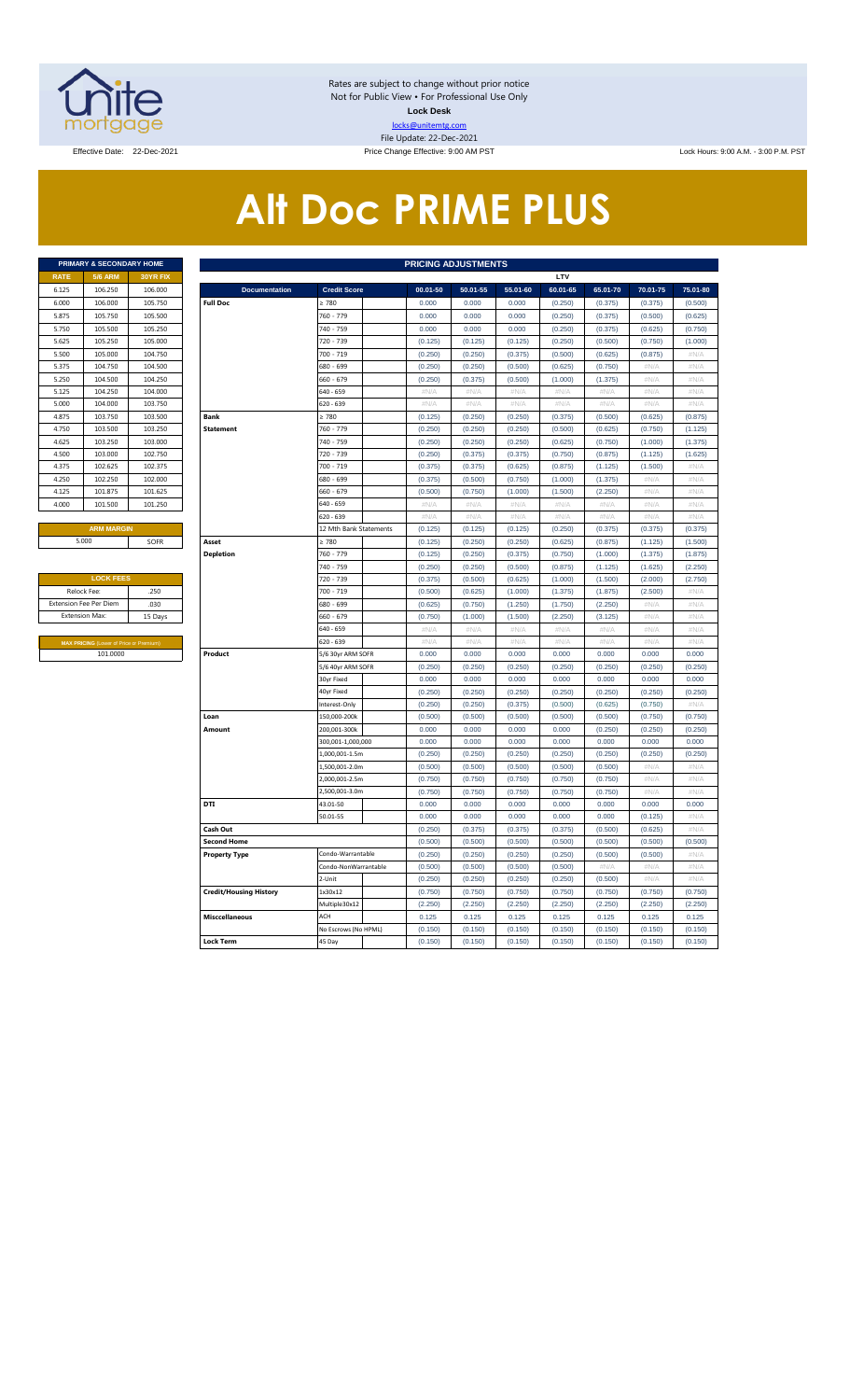

Rates are subject to change without prior notice Not for Public View • For Professional Use Only **Lock Desk** locks@unitemtg.com File Update: 22-Dec-2021

Effective Date: 22-Dec-2021 **Price Change Effective: 9:00 AM PST** Lock Hours: 9:00 A.M. - 3:00 P.M. PST

# **Alt Doc PRIME**

|             | <b>PRIMARY &amp; SECONDARY HOME</b> |                 |
|-------------|-------------------------------------|-----------------|
| <b>RATE</b> | <b>5/6 ARM</b>                      | <b>30YR FIX</b> |
| 6.250       | 105.750                             | 105.500         |
| 6.125       | 105.500                             | 105.250         |
| 6.000       | 105.250                             | 105.000         |
| 5.875       | 105.000                             | 104.750         |
| 5.750       | 104.750                             | 104.500         |
| 5.625       | 104.500                             | 104.250         |
| 5.500       | 104.250                             | 104.000         |
| 5.375       | 104.000                             | 103.750         |
| 5.250       | 103.750                             | 103.500         |
| 5.125       | 103.500                             | 103.250         |
| 5.000       | 103.250                             | 103.000         |
| 4.875       | 103.000                             | 102.750         |
| 4.750       | 102.750                             | 102.500         |
| 4.625       | 102.500                             | 102.250         |
| 4.500       | 102.250                             | 102.000         |
| 4.375       | 101.875                             | 101.625         |
| 4.250       | 101.500                             | 101.250         |
| 4.125       | 101.125                             | 100.875         |

#### **ARM MARGIN** 5.000

| <b>LOCK FEES</b>              |         |
|-------------------------------|---------|
| Relock Fee:                   | 250     |
| <b>Extension Fee Per Diem</b> | .030    |
| <b>Extension Max:</b>         | 15 Days |
|                               |         |

**MAX PRICING** (Lower of Price or Premium) 101.0000

|                       | PRIMARY & SECONDARY HOME                       |                    | <b>PRICING ADJUSTMENTS</b>    |                                              |                    |                    |                    |                    |                    |                    |                    |                    |                    |
|-----------------------|------------------------------------------------|--------------------|-------------------------------|----------------------------------------------|--------------------|--------------------|--------------------|--------------------|--------------------|--------------------|--------------------|--------------------|--------------------|
| RATE                  | <b>5/6 ARM</b>                                 | 30YR FIX           |                               |                                              |                    |                    |                    | LTV                |                    |                    |                    |                    |                    |
| 6.250                 | 105.750                                        | 105.500            | <b>Documentation</b>          | <b>Credit Score</b>                          | 00.01-50           | 50.01-55           | 55.01-60           | 60.01-65           | 65.01-70           | 70.01-75           | 75.01-80           | 80.01-85           | 85.01-90           |
| 6.125                 | 105.500                                        | 105.250            | <b>Full Doc</b>               | ≥ 780                                        | 0.000              | 0.000              | 0.000              | (0.250)            | (0.375)            | (0.375)            | (0.500)            | (0.750)            | (1.125)            |
| 6.000<br>5.875        | 105.250<br>105.000                             | 105.000<br>104.750 |                               | 760 - 779<br>740 - 759                       | 0.000<br>0.000     | 0.000<br>0.000     | 0.000<br>0.000     | (0.250)<br>(0.250) | (0.375)<br>(0.375) | (0.500)<br>(0.625) | (0.625)<br>(0.750) | (0.875)<br>(1.125) | (1.375)<br>(1.625) |
| 5.750                 | 104.750                                        | 104.500            |                               | 720 - 739                                    | (0.125)            | (0.125)            | (0.125)            | (0.250)            | (0.500)            | (0.750)            | (1.000)            | (1.250)            | (1.875)            |
| 5.625                 | 104.500                                        | 104.250            |                               | 700 - 719                                    | (0.250)            | (0.250)            | (0.375)            | (0.500)            | (0.625)            | (0.875)            | (1.250)            | (1.625)            | (2.250)            |
| 5.500                 | 104.250                                        | 104.000            |                               | 680 - 699                                    | (0.250)            | (0.250)            | (0.500)            | (0.625)            | (0.750)            | (1.000)            | (1.375)            | (2.000)            | #N/A               |
| 5.375                 | 104.000                                        | 103.750            |                               | 660 - 679                                    | (0.250)            | (0.375)            | (0.500)            | (1.000)            | (1.375)            | (1.625)            | (2.000)            | (2.750)            | #N/A               |
| 5.250                 | 103.750                                        | 103.500            |                               | 640 - 659                                    | (0.375)            | (0.375)            | (0.500)            | (1.250)            | (1.500)            | (1.750)            | (2.250)            | $\#N/A$            | #N/A               |
| 5.125                 | 103.500                                        | 103.250            |                               | 620 - 639                                    | (0.500)            | (0.500)            | (0.500)            | (1.500)            | (1.750)            | (2.000)            | (2.500)            | $\#N/A$            | #N/A               |
| 5.000                 | 103.250                                        | 103.000            | Bank                          | 2780                                         | (0.125)            | (0.250)            | (0.250)            | (0.375)            | (0.500)            | (0.625)            | (0.875)            | (1.250)            | (2.000)            |
| 4.875                 | 103.000                                        | 102.750            | <b>Statement</b>              | 760 - 779                                    | (0.250)            | (0.250)            | (0.250)            | (0.500)            | (0.625)            | (0.750)            | (1.125)            | (1.625)            | (2.375)            |
| 4.750                 | 102.750                                        | 102.500            |                               | 740 - 759                                    | (0.250)            | (0.250)            | (0.250)            | (0.625)            | (0.750)            | (1.000)            | (1.375)            | (1.875)            | (2.875)            |
| 4.625                 | 102.500                                        | 102.250            |                               | 720 - 739                                    | (0.250)            | (0.375)            | (0.375)            | (0.750)            | (0.875)            | (1.125)            | (1.625)            | (2.250)            | (3.375)            |
| 4.500                 | 102.250                                        | 102.000            |                               | 700 - 719                                    | (0.375)            | (0.375)            | (0.625)            | (0.875)            | (1.125)            | (1.500)            | (2.000)            | (2.750)            | (4.000)            |
| 4.375                 | 101.875                                        | 101.625            |                               | 680 - 699                                    | (0.375)            | (0.500)            | (0.750)            | (1.000)            | (1.375)            | (1.750)            | (2.500)            | (3.500)            | #N/A               |
| 4.250<br>4.125        | 101.500<br>101.125                             | 101.250<br>100.875 |                               | 660 - 679<br>640 - 659                       | (0.500)            | (0.750)<br>(1.000) | (1.000)<br>(1.250) | (1.500)<br>(1.750) | (2.250)<br>(2.500) | (2.750)<br>(3.125) | (3.500)<br>(4.000) | (4.250)<br>#N/A    | #N/A<br>#N/A       |
|                       |                                                |                    |                               | 620 - 639                                    | (0.750)<br>(1.250) | (1.500)            | (1.750)            | (2.250)            | (3.000)            | (3.625)            | #N/A               | $\#N/A$            | #N/A               |
|                       |                                                |                    |                               | 3 Mth Bank Statements                        | (0.750)            | (0.750)            | (0.750)            | (0.875)            | (1.000)            | (1.000)            | (1.000)            | $\#N/A$            | #N/A               |
|                       | <b>ARM MARGIN</b>                              |                    |                               | 12 Mth Bank Statements                       | (0.125)            | (0.125)            | (0.125)            | (0.250)            | (0.375)            | (0.375)            | (0.375)            | (0.500)            | (0.500)            |
|                       | 5.000                                          | SOFR               | Asset                         | 2780                                         | (0.125)            | (0.250)            | (0.250)            | (0.625)            | (0.875)            | (1.125)            | (1.500)            | #N/A               | #N/A               |
|                       |                                                |                    | <b>Depletion</b>              | 760 - 779                                    | (0.125)            | (0.250)            | (0.375)            | (0.750)            | (1.000)            | (1.375)            | (1.875)            | #N/A               | #N/A               |
|                       |                                                |                    |                               | 740 - 759                                    | (0.250)            | (0.250)            | (0.500)            | (0.875)            | (1.125)            | (1.625)            | (2.250)            | #N/A               | #N/A               |
|                       | <b>LOCK FEES</b>                               |                    |                               | 720 - 739                                    | (0.375)            | (0.500)            | (0.625)            | (1.000)            | (1.500)            | (2.000)            | (2.750)            | #N/A               | #N/A               |
|                       | Relock Fee:                                    | .250               |                               | 700 - 719                                    | (0.500)            | (0.625)            | (1.000)            | (1.375)            | (1.875)            | (2.500)            | (3.500)            | #N/A               | #N/A               |
|                       | xtension Fee Per Diem                          | .030               |                               | 680 - 699                                    | (0.625)            | (0.750)            | (1.250)            | (1.750)            | (2.250)            | (3.000)            | (4.125)            | #N/A               | #N/A               |
| <b>Extension Max:</b> |                                                | 15 Days            |                               | 660 - 679                                    | (0.750)            | (1.000)            | (1.500)            | (2.250)            | (3.125)            | (4.375)            | (4.875)            | #N/A               | #N/A               |
|                       |                                                |                    |                               | 640 - 659                                    | (1.250)            | (1.500)            | (2.000)            | (2.750)            | (3.625)            | (4.875)            | #N/A               | #N/A               | #N/A               |
|                       |                                                |                    |                               | 620 - 639                                    | (1.750)            | (2.000)            | (2.500)            | (3.250)            | (4.125)            | #N/A               | #N/A               | #N/A               | #N/A               |
|                       | <b>MAX PRICING</b> (Lower of Price or Premium) |                    | P&L                           | 2780                                         | (0.625)            | (0.750)            | (0.750)            | (1.125)            | (1.375)            | (1.625)            | (2.125)            | #N/A               | #N/A               |
|                       | 101.0000                                       |                    |                               | 760 - 779                                    | (0.625)            | (0.750)            | (0.875)            | (1.250)            | (1.500)            | (1.875)            | (2.500)            | #N/A               | #N/A               |
|                       |                                                |                    |                               | 740 - 759                                    | (0.750)            | (0.750)            | (1.000)            | (1.375)            | (1.625)            | (2.125)            | (2.875)            | #N/A               | #N/A               |
|                       |                                                |                    |                               | 720 - 739                                    | (0.875)            | (1.000)            | (1.125)            | (1.500)            | (2.000)            | (2.500)            | (3.375)            | #N/A               | #N/A               |
|                       |                                                |                    |                               | 700 - 719                                    | (1.000)            | (1.125)            | (1.500)            | (1.875)            | (2.375)            | (3.000)            | (4.125)            | #N/A               | #N/A               |
|                       |                                                |                    |                               | 680 - 699                                    | (1.125)            | (1.250)            | (1.750)            | (2.250)            | (2.750)            | (3.500)            | #N/A               | #N/A               | #N/A               |
|                       |                                                |                    |                               | 660 - 679<br>640 - 659                       | (1.250)            | (1.500)<br>(2.000) | (2.000)<br>(2.500) | (2.750)<br>(3.250) | (3.625)<br>(4.125) | (4.875)<br>#N/A    | #N/A<br>#N/A       | #N/A<br>#N/A       | #N/A<br>#N/A       |
|                       |                                                |                    |                               | 620 - 639                                    | (1.750)<br>(2.250) | (2.500)            | (3.000)            | (3.750)            | (4.625)            | #N/A               | #N/A               | #N/A               | #N/A               |
|                       |                                                |                    | Product                       | 5/6 30yr ARM SOFR                            | 0.000              | 0.000              | 0.000              | 0.000              | 0.000              | 0.000              | 0.000              | 0.000              | 0.000              |
|                       |                                                |                    |                               | 5/6 40yr ARM SOFR                            | (0.250)            | (0.250)            | (0.250)            | (0.250)            | (0.250)            | (0.250)            | (0.250)            | (0.250)            | (0.250)            |
|                       |                                                |                    |                               | 7/6 30yr ARM SOFR                            | (0.250)            | (0.250)            | (0.250)            | (0.250)            | (0.250)            | (0.250)            | (0.250)            | (0.250)            | (0.250)            |
|                       |                                                |                    |                               | 7/6 40yr ARM SOFR                            | (0.500)            | (0.500)            | (0.500)            | (0.500)            | (0.500)            | (0.500)            | (0.500)            | (0.500)            | (0.500)            |
|                       |                                                |                    |                               | 30yr Fixed                                   | 0.000              | 0.000              | 0.000              | 0.000              | 0.000              | 0.000              | 0.000              | 0.000              | 0.000              |
|                       |                                                |                    |                               | 40yr Fixed                                   | (0.250)            | (0.250)            | (0.250)            | (0.250)            | (0.250)            | (0.250)            | (0.250)            | (0.250)            | (0.250)            |
|                       |                                                |                    |                               | nterest-Only                                 | (0.250)            | (0.250)            | (0.375)            | (0.500)            | (0.625)            | (0.750)            | (1.000)            | (1.500)            | #N/A               |
|                       |                                                |                    | Loan                          | 150.000-200k                                 | (0.500)            | (0.500)            | (0.500)            | (0.500)            | (0.500)            | (0.750)            | (0.750)            | (1.000)            | (1.000)            |
|                       |                                                |                    | Amount                        | 200,001-300k                                 | 0.000              | 0.000              | 0.000              | 0.000              | (0.250)            | (0.250)            | (0.250)            | (0.500)            | (0.500)            |
|                       |                                                |                    |                               | 300,001-400,000                              | 0.000              | 0.000              | 0.000              | 0.000              | 0.000              | 0.000              | 0.000              | (0.500)            | (0.500)            |
|                       |                                                |                    |                               | 400,001-1.0m                                 | 0.000              | 0.000              | 0.000              | 0.000              | 0.000              | 0.000              | 0.000              | 0.000              | 0.000              |
|                       |                                                |                    |                               | ,000,001-1.5m                                | (0.250)            | (0.250)            | (0.250)            | (0.250)            | (0.250)            | (0.250)            | (0.250)            | (0.250)            | #N/A               |
|                       |                                                |                    |                               | ,500,001-2.0m                                | (0.500)            | (0.500)            | (0.500)            | (0.500)            | (0.500)            | (0.500)            | (0.500)            | #N/A               | #N/A               |
|                       |                                                |                    |                               | ,000,001-2.5m<br>,500,001-3.0m               | (0.750)            | (0.750)<br>(0.750) | (0.750)<br>(0.750) | (0.750)<br>(0.750) | (0.750)            | (0.750)            | (0.750)<br>(0.750) | #N/A<br>#N/A       | #N/A<br>#N/A       |
|                       |                                                |                    |                               | .000.001-3.5m                                | (0.750)<br>(0.750) | (0.750)            | (0.750)            | (0.750)            | (0.750)<br>(0.750) | (0.750)<br>(0.750) | #N/A               | #N/A               | #N/A               |
|                       |                                                |                    |                               | ,500,001-4.0m                                | (0.750)            | (0.750)            | (0.750)            | (0.750)            | (0.750)            | (0.750)            | $\#N/A$            | #N/A               | #N/A               |
|                       |                                                |                    | <b>DTI</b>                    | 13.01-50                                     | 0.000              | 0.000              | 0.000              | 0.000              | 0.000              | (0.125)            | (0.125)            | (0.125)            | (0.125)            |
|                       |                                                |                    |                               | 50.01-55                                     | 0.000              | 0.000              | 0.000              | 0.000              | 0.000              | (0.375)            | (0.375)            | #N/A               | #N/A               |
|                       |                                                |                    | Cash Out                      |                                              | (0.250)            | (0.375)            | (0.375)            | (0.375)            | (0.500)            | (0.625)            | (1.000)            | #N/A               | #N/A               |
|                       |                                                |                    | <b>Second Home</b>            |                                              | (0.500)            | (0.500)            | (0.500)            | (0.500)            | (0.500)            | (0.500)            | (0.500)            | #N/A               | #N/A               |
|                       |                                                |                    | <b>Property Type</b>          | Condo-Warrantable                            | (0.250)            | (0.250)            | (0.250)            | (0.250)            | (0.500)            | (0.500)            | (0.500)            | (0.500)            | #N/A               |
|                       |                                                |                    |                               | Condo-NonWarrantable                         | (0.500)            | (0.500)            | (0.500)            | (0.500)            | (0.750)            | (0.750)            | $\#N/A$            | $\#N/A$            | #N/A               |
|                       |                                                |                    |                               | !-Unit                                       | (0.250)            | (0.250)            | (0.250)            | (0.250)            | (0.500)            | (0.500)            | (0.500)            | (0.500)            | #N/A               |
|                       |                                                |                    |                               | Modular                                      | (1.000)            | (1.000)            | (1.000)            | (1.000)            | (1.000)            | (1.000)            | (1.000)            | #N/A               | #N/A               |
|                       |                                                |                    |                               | Rural                                        | (1.000)            | (1.000)            | (1.000)            | (1.000)            | (1.000)            | (1.000)            | #N/A               | #N/A               | #N/A               |
|                       |                                                |                    | <b>Credit/Housing History</b> | 1x30x12                                      | (0.750)            | (0.750)            | (0.750)            | (0.750)            | (0.750)            | (0.750)            | (0.750)            | (0.750)            | (0.750)            |
|                       |                                                |                    |                               | Multiple30x12                                | (2.250)            | (2.250)            | (2.250)            | (2.250)            | (2.250)            | (2.250)            | (2.250)            | (2.250)            | #N/A               |
|                       |                                                |                    |                               | C/SS/DIL/BK7 36-47mo<br>C/SS/DIL/BK7 24-35mo | (1.000)<br>(1.750) | (1.000)<br>(1.750) | (1.000)<br>(1.750) | (1.000)<br>(1.750) | (1.000)<br>(1.750) | (1.000)<br>(1.750) | (1.000)<br>(1.750) | (1.000)<br>(1.750) | (1.000)<br>#N/A    |
|                       |                                                |                    |                               | BK7 12-23mo                                  | (2.500)            | (2.500)            | (2.500)            | (2.500)            | (2.500)            | (2.500)            | (2.500)            | (2.500)            | #N/A               |
|                       |                                                |                    |                               | 3K13 DC                                      | (1.000)            | (1.000)            | (1.000)            | (1.000)            | (1.000)            | (1.000)            | (1.000)            | (1.000)            | (1.000)            |
|                       |                                                |                    | <b>Misccellaneous</b>         | ACH                                          | 0.125              | 0.125              | 0.125              | 0.125              | 0.125              | 0.125              | 0.125              | 0.125              | 0.125              |
|                       |                                                |                    |                               | No Escrows (No HPML)                         | (0.150)            | (0.150)            | (0.150)            | (0.150)            | (0.150)            | (0.150)            | (0.150)            | (0.150)            | (0.150)            |
|                       |                                                |                    | <b>Lock Term</b>              | 45 Day                                       | (0.150)            | (0.150)            | (0.150)            | (0.150)            | (0.150)            | (0.150)            | (0.150)            | (0.150)            | (0.150)            |
|                       |                                                |                    |                               |                                              |                    |                    |                    |                    |                    |                    |                    |                    |                    |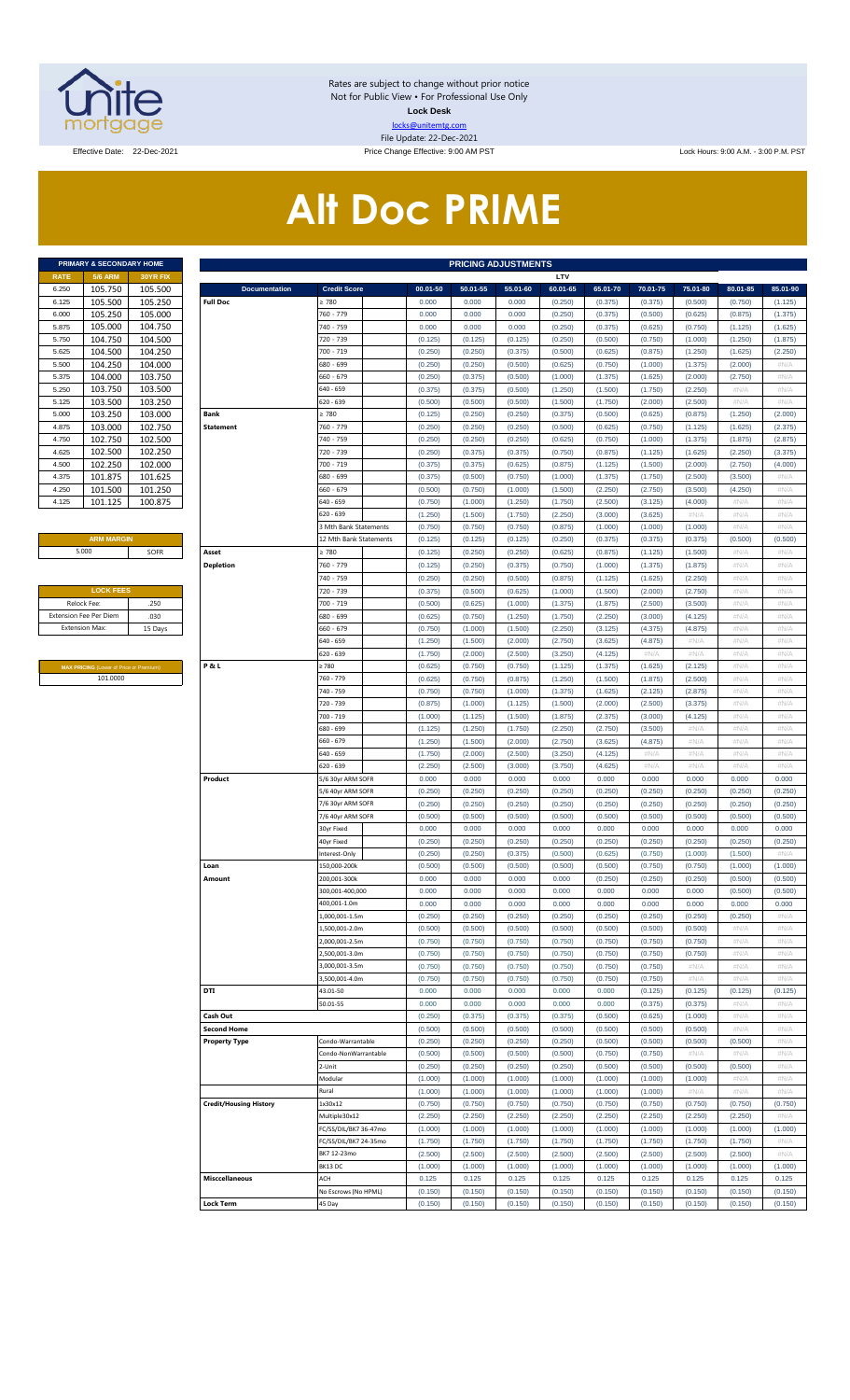

Price Change Effective: 8:04 AM PST Effective Date: Lock Hours: 9:00 A.M. - 3:00 P.M. PST **22-Dec-21**

#### [V](https://unitemortgage.com/)isit: https://unitemortgage.com

The pricing engine is the Formal price given, please access it through:

**Quick Pricer:** [https://un](https://unitemortgage.com/broker-resources/price-my-loan/)itemortgage.com/broker-resources/price-my-loan/

### **CALL US TODAY: 800-777-1207**

#### **CONVENTIONAL PRODUCTS AND PRICING**

|         |               |                             |         |       |                             |               | <b>CONFORMING LOANS</b> |                             |                             |               |         |       |                             |                             |               |  |
|---------|---------------|-----------------------------|---------|-------|-----------------------------|---------------|-------------------------|-----------------------------|-----------------------------|---------------|---------|-------|-----------------------------|-----------------------------|---------------|--|
|         |               | <b>DU CONF CONV 30 YEAR</b> |         |       | <b>DU CONF CONV 20 YEAR</b> |               |                         | <b>DU CONF CONV 15 YEAR</b> |                             |               |         |       | <b>DU CONF CONV 10 YEAR</b> |                             |               |  |
| Rate    | 10 Day        | 25 Day                      | 40 Day  | Rate  | 10 Day                      | 25 Day        | 40 Day                  | Rate                        | 10 Day                      | 25 Day        | 40 Day  | Rate  | 10 Day                      | 25 Day                      | 40 Day        |  |
| 3.625   | (4.375)       | (4.250)                     | (4.125) | 3.375 | (4.250)                     | (4.125)       | (4.000)                 | 2.875                       | (4.000)                     | (3.875)       | (3.750) | 2.875 | (4.125)                     | (4.000)                     | (3.875)       |  |
| 3.500   | (4.000)       | (3.875)                     | (3.750) | 3.250 | (3.625)                     | (3.500)       | (3.375)                 | 2.750                       | (3.625)                     | (3.500)       | (3.375) | 2.750 | (3.750)                     | (3.625)                     | (3.500)       |  |
| 3.375   | (3.625)       | (3.500)                     | (3.375) | 3.125 | (3.125)                     | (3.000)       | (2.875)                 | 2.625                       | (3.250)                     | (3.125)       | (3.000) | 2.625 | (3.250)                     | (3.125)                     | (3.000)       |  |
| 3.250   | (3.125)       | (3.000)                     | (2.875) | 3.000 | (2.750)                     | (2.625)       | (2.500)                 | 2.500                       | (2.875)                     | (2.750)       | (2.625) | 2.500 | (2.875)                     | (2.750)                     | (2.625)       |  |
| 3.125   | (2.500)       | (2.375)                     | (2.250) | 2.875 | (2.375)                     | (2.250)       | (2.125)                 | 2.375                       | (2.250)                     | (2.125)       | (2.000) | 2.375 | (2.500)                     | (2.375)                     | (2.250)       |  |
| 3.000   | (2.000)       | (1.875)                     | (1.750) | 2.750 | (1.750)                     | (1.625)       | (1.500)                 | 2.250                       | (1.750)                     | (1.625)       | (1.500) | 2.250 | (2.125)                     | (2.000)                     | (1.875)       |  |
| 2.875   | (1.500)       | (1.375)                     | (1.250) | 2.625 | (1.125)                     | (1.000)       | (0.875)                 | 2.125                       | (1.250)                     | (1.125)       | (1.000) | 2.125 | (1.625)                     | (1.500)                     | (1.375)       |  |
| 2.750   | (0.875)       | (0.750)                     | (0.625) | 2.500 | (0.375)                     | (0.250)       | (0.125)                 | 2.000                       | (0.750)                     | (0.625)       | (0.500) | 2.000 | (1.125)                     | (1.000)                     | (0.875)       |  |
| 2.625   | (0.125)       | 0.000                       | 0.125   | 2.375 | 0.125                       | 0.250         | 0.375                   | 1.875                       | 0.000                       | 0.125         | 0.250   | 1.875 | (0.625)                     | (0.500)                     | (0.375)       |  |
| 2.500   | 0.750         | 0.875                       | 1.000   | 2.250 | 0.750                       | 0.875         | 1.000                   | 1.750                       | 0.750                       | 0.875         | 1.000   | 1.750 | (0.125)                     | 0.000                       | 0.125         |  |
|         |               |                             |         |       |                             |               |                         |                             |                             |               |         |       |                             |                             |               |  |
|         |               | <b>LP CONF CONV 30 YEAR</b> |         |       | <b>LP CONF CONV 20 YEAR</b> |               |                         |                             | <b>LP CONF CONV 15 YEAR</b> |               |         |       |                             | <b>LP CONF CONV 10 YEAR</b> |               |  |
| Rate    | <b>10 Day</b> | <b>25 Day</b>               | 40 Day  | Rate  | <b>10 Day</b>               | <b>25 Day</b> | <b>40 Day</b>           | Rate                        | <b>10 Day</b>               | <b>25 Day</b> | 40 Day  | Rate  | <b>10 Day</b>               | <b>25 Day</b>               | <b>40 Day</b> |  |
| 3.750   | (4.625)       | (4.500)                     | (4.375) | 3.500 | (4.500)                     | (4.375)       | (4.250)                 | 3.000                       | (4.250)                     | (4.125)       | (4.000) | 3.000 | (4.125)                     | (4.000)                     | (3.875)       |  |
| 3.625   | (4.250)       | (4.125)                     | (4.000) | 3.375 | (4.125)                     | (4.000)       | (3.875)                 | 2.875                       | (4.000)                     | (3.875)       | (3.750) | 2.875 | (3.875)                     | (3.750)                     | (3.625)       |  |
| 3.500   | (4.000)       | (3.875)                     | (3.750) | 3.250 | (3.625)                     | (3.500)       | (3.375)                 | 2.750                       | (3.625)                     | (3.500)       | (3.375) | 2.750 | (3.500)                     | (3.375)                     | (3.250)       |  |
| 3.375   | (3.500)       | (3.375)                     | (3.250) | 3.125 | (3.125)                     | (3.000)       | (2.875)                 | 2.625                       | (3.125)                     | (3.000)       | (2.875) | 2.625 | (3.125)                     | (3.000)                     | (2.875)       |  |
| 3.250   | (2.875)       | (2.750)                     | (2.625) | 3.000 | (2.750)                     | (2.625)       | (2.500)                 | 2.500                       | (2.625)                     | (2.500)       | (2.375) | 2.500 | (2.750)                     | (2.625)                     | (2.500)       |  |
| 3 1 2 5 | (2 375)       | (2.250)                     | (2 125) | 2875  | (2.250)                     | (2125)        | 72.000 <sup>°</sup>     | 2375                        | (2125)                      | (2 ዐዐዐ)       | (1 875) | 2375  | (2 375)                     | (2.250)                     | (2125)        |  |

#### 3.125 (2.375) (2.250) (2.125) 2.875 (2.250) (2.125) (2.000) 2.375 (2.125) (2.000) (1.875) 2.375 (2.375) (2.250) (2.125) 3.000 (2.000) (1.875) (1.750) 2.750 (1.750) (1.625) (1.500) 2.250 (1.625) (1.500) (1.375) 2.250 (2.000) (1.875) (1.750) 2.875 (1.375) (1.250) (1.125) 2.625 (1.000) (0.875) (0.750) 2.125 (1.125) (1.000) (0.875) 2.125 (1.500) (1.375) (1.250) 2.750 (0.750) (0.625) (0.500) 2.500 (0.375) (0.250) (0.125) 2.000 (0.625) (0.500) (0.375) 2.000 (0.875) (0.750) (0.625) 2.625 0.000 0.125 0.250 2.375 0.125 0.250 0.375 1.875 0.125 0.250 0.375 1.875 (0.375) (0.250) (0.125) 2.500 0.750 0.875 1.000 2.250 0.875 1.000 1.125 1.750 0.750 0.875 1.000 1.750 0.250 0.375 0.500 **HIGH BALANCE CONFORMING**

| <b>DU HIGH BALANCE 30 YEAR</b>                                      |                                                                                     |                                                                                     |                                                                                            | <b>DU HIGH BALANCE 15 YEAR</b>                                      |                                                                                            |                                                                                     | <b>DU HIGH BALANCE 20 YEAR</b>                                                      |      |                                         |               | <b>DU HIGH BALANCE 10 YEAR</b> |      |               |          |               |
|---------------------------------------------------------------------|-------------------------------------------------------------------------------------|-------------------------------------------------------------------------------------|--------------------------------------------------------------------------------------------|---------------------------------------------------------------------|--------------------------------------------------------------------------------------------|-------------------------------------------------------------------------------------|-------------------------------------------------------------------------------------|------|-----------------------------------------|---------------|--------------------------------|------|---------------|----------|---------------|
| Rate<br>3.750<br>3.625<br>3.500<br>3.375<br>3.250<br>3.125<br>3.000 | 10 Day<br>(3.875)<br>(3.625)<br>(3.250)<br>(2.750)<br>(2.375)<br>(1.625)<br>(1.375) | 25 Day<br>(3.750)<br>(3.500)<br>(3.125)<br>(2.625)<br>(2.250)<br>(1.500)<br>(1.250) | <b>40 Day</b><br>(3.625)<br>(3.375)<br>(3.000)<br>(2.500)<br>(2.125)<br>(1.375)<br>(1.125) | Rate<br>3.000<br>2.875<br>2.750<br>2.625<br>2.500<br>2.375<br>2.250 | <u>10 Day</u><br>(2.750)<br>(2.750)<br>(2.500)<br>(2.125)<br>(1.625)<br>(1.250)<br>(0.875) | 25 Day<br>(2.625)<br>(2.625)<br>(2.375)<br>(2.000)<br>(1.500)<br>(1.125)<br>(0.750) | 40 Day<br>(2.500)<br>(2.500)<br>(2.250)<br>(1.875)<br>(1.375)<br>(1.000)<br>(0.625) | Rate | $10$ Day<br>$\mathcal{A}_{\mathcal{A}}$ | <b>25 Day</b> | <b>40 Day</b>                  | Rate | <b>10 Day</b> | $25$ Day | <b>40 Day</b> |
| 2.875<br>2.750<br>2.625                                             | (0.875)<br>(0.125)<br>0.750                                                         | (0.750)<br>0.000<br>0.875                                                           | (0.625)<br>0.125<br>1.000                                                                  | 2.125<br>2.000<br>1.875                                             | (0.375)<br>0.125<br>0.625                                                                  | (0.250)<br>0.250<br>0.750                                                           | (0.125)<br>0.375<br>0.875                                                           |      |                                         |               |                                |      |               |          |               |

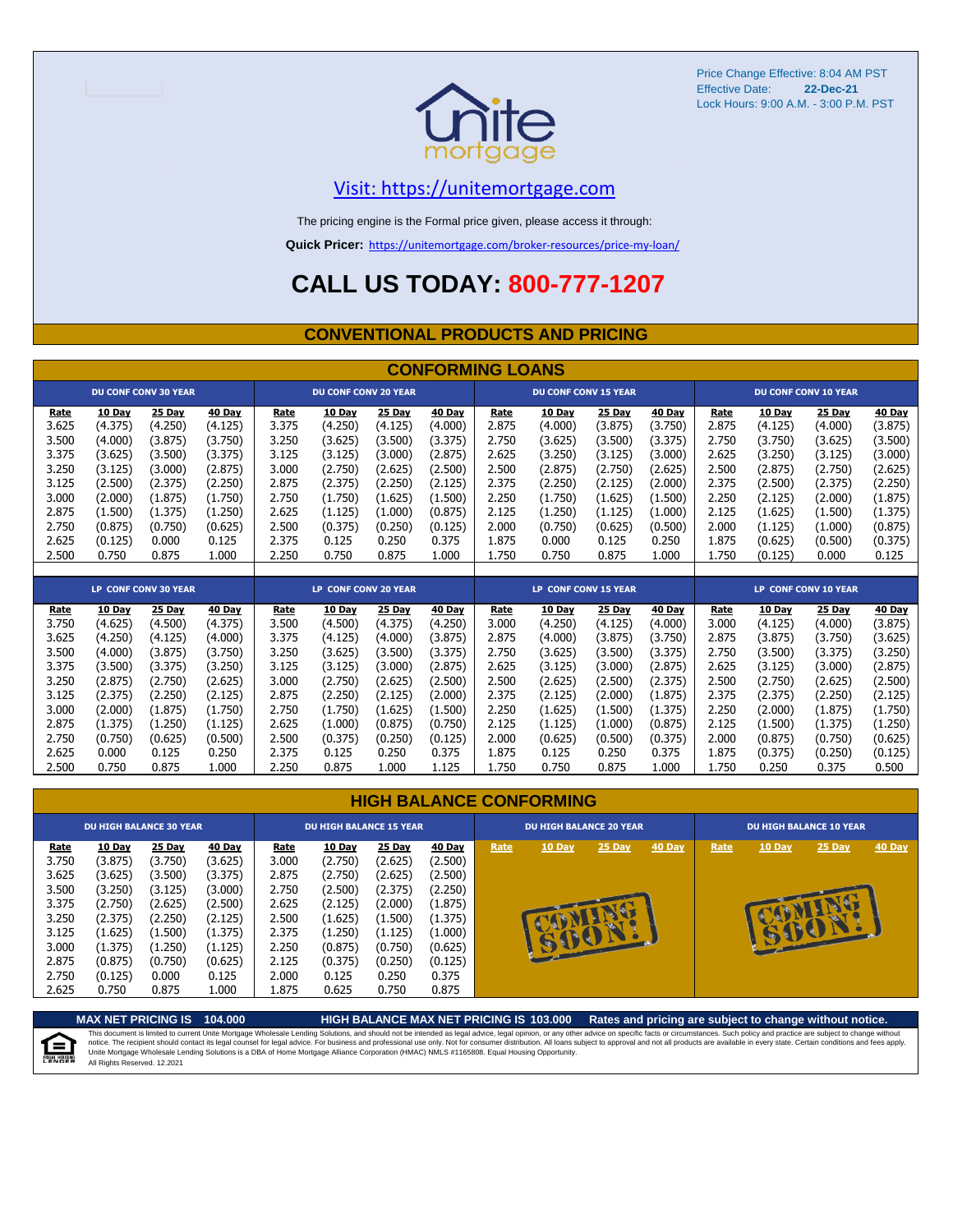

Price Change Effective: 8:04 AM PST Effective Date: **22-Dec-21** Lock Hours: 9:00 A.M. - 3:00 P.M. PST

#### [V](https://unitemortgage.com/)isit: https://unitemortgage.com

The pricing engine is the Formal price given, please access it through:

**Quick Pricer:** [https://un](https://unitemortgage.com/broker-resources/price-my-loan/)itemortgage.com/broker-resources/price-my-loan/

### **CALL US TODAY: 800-777-1207**

|             | <b>HOME AFFORDABLE PRODUCTS</b> |                             |         |             |                                          |         |         |             |                                 |         |         |                                       |          |        |        |
|-------------|---------------------------------|-----------------------------|---------|-------------|------------------------------------------|---------|---------|-------------|---------------------------------|---------|---------|---------------------------------------|----------|--------|--------|
|             |                                 | <b>DU HOMEREADY 30 YEAR</b> |         |             | <b>DU HOMEREADY HIGH BALANCE 30 YEAR</b> |         |         |             | <b>LP HOME POSSIBLE 30 YEAR</b> |         |         | LP HOME POSSIBLE HIGH BALANCE 30 YEAR |          |        |        |
| <u>Rate</u> | 10 Day                          | 25 Day                      | 40 Day  | <b>Rate</b> | <b>10 Day</b>                            | 25 Day  | 40 Day  | <b>Rate</b> | 10 Day                          | 25 Day  | 40 Day  | Rate                                  | 10 Day   | 25 Day | 40 Day |
| 3.625       | (4.125)                         | (4.000)                     | (3.875) | 3.750       | (3.125)                                  | (3.000) | (2.875) | 3.625       | (4.125)                         | (4.000) | (3.875) |                                       |          |        |        |
| 3.500       | (3.750)                         | (3.625)                     | (3.500) | 3.625       | (3.875)                                  | (3.750) | (3.625) | 3.500       | (3.875)                         | (3.750) | (3.625) |                                       |          |        |        |
| 3.375       | (3.250)                         | (3.125)                     | (3.000) | 3.500       | (3.500)                                  | (3.375) | (3.250) | 3.375       | (3.375)                         | (3.250) | (3.125) |                                       |          |        |        |
| 3.250       | (2.750)                         | (2.625)                     | (2.500) | 3.375       | (3.000)                                  | (2.875) | (2.750) | 3.250       | (2.875)                         | (2.750) | (2.625) |                                       |          |        |        |
| 3.125       | (2.125)                         | (2.000)                     | (1.875) | 3.250       | (2.375)                                  | (2.250) | (2.125) | 3.125       | (2.375)                         | (2.250) | (2.125) |                                       |          |        |        |
| 3.000       | (1.750)                         | (1.625)                     | (1.500) | 3.125       | (1.875)                                  | (1.750) | (1.625) | 3.000       | (1.875)                         | (1.750) | (1.625) |                                       | <b>B</b> | BO     |        |
| 2.875       | (1.250)                         | (1.125)                     | (1.000) | 3.000       | (1.375)                                  | (1.250) | (1.125) | 2.875       | (1.375)                         | (1.250) | (1.125) |                                       |          |        |        |
| 2.750       | (0.625)                         | (0.500)                     | (0.375) | 2.875       | (0.750)                                  | (0.625) | (0.500) | 2.750       | (0.625)                         | (0.500) | (0.375) |                                       |          |        |        |
| 2.625       | 0.125                           | 0.250                       | 0.375   | 2.750       | 0.000                                    | 0.125   | 0.250   | 2.625       | 0.250                           | 0.375   | 0.500   |                                       |          |        |        |
| 2.500       | 1.000                           | 1.125                       | 1.250   | 2.625       | 0.625                                    | 0.750   | 0.875   | 2.500       | 1.250                           | 1.375   | L.500   |                                       |          |        |        |

| <b>HOME READY AND HOMEPOSSIBLE CAP LIMITS</b>      |       |      |      |      |       |       |       |                                                                                                  |       |  |  |
|----------------------------------------------------|-------|------|------|------|-------|-------|-------|--------------------------------------------------------------------------------------------------|-------|--|--|
|                                                    |       |      |      |      |       |       |       | LTV <=60 60.01 - 65 65.01 - 70 70.01 - 75 75.01 - 80 80.01 - 85 85.01 - 90 90.01 - 95 95.01 - 97 |       |  |  |
| HomeReady/Home Possible FICO >=680 Adjustment Caps | 1.500 | .500 | .500 | .500 | 1.500 | 0.000 | 0.000 | 0.000                                                                                            | 0.000 |  |  |
| HomeReady/Home Possible FICO <680 Adiustment Caps  | 1.500 | .500 | .500 | .500 | 500،، | .500  | .500  | .500                                                                                             | 1.500 |  |  |

MAX NET PRICING IS 103.000 Rates and pricing are subject to change without notice.<br>This document is limited to current Unite Mortgage Wholesale Lending Solutions, and should not be intended as legal advice, legal opinion,

E

All Rights Reserved. 12.2021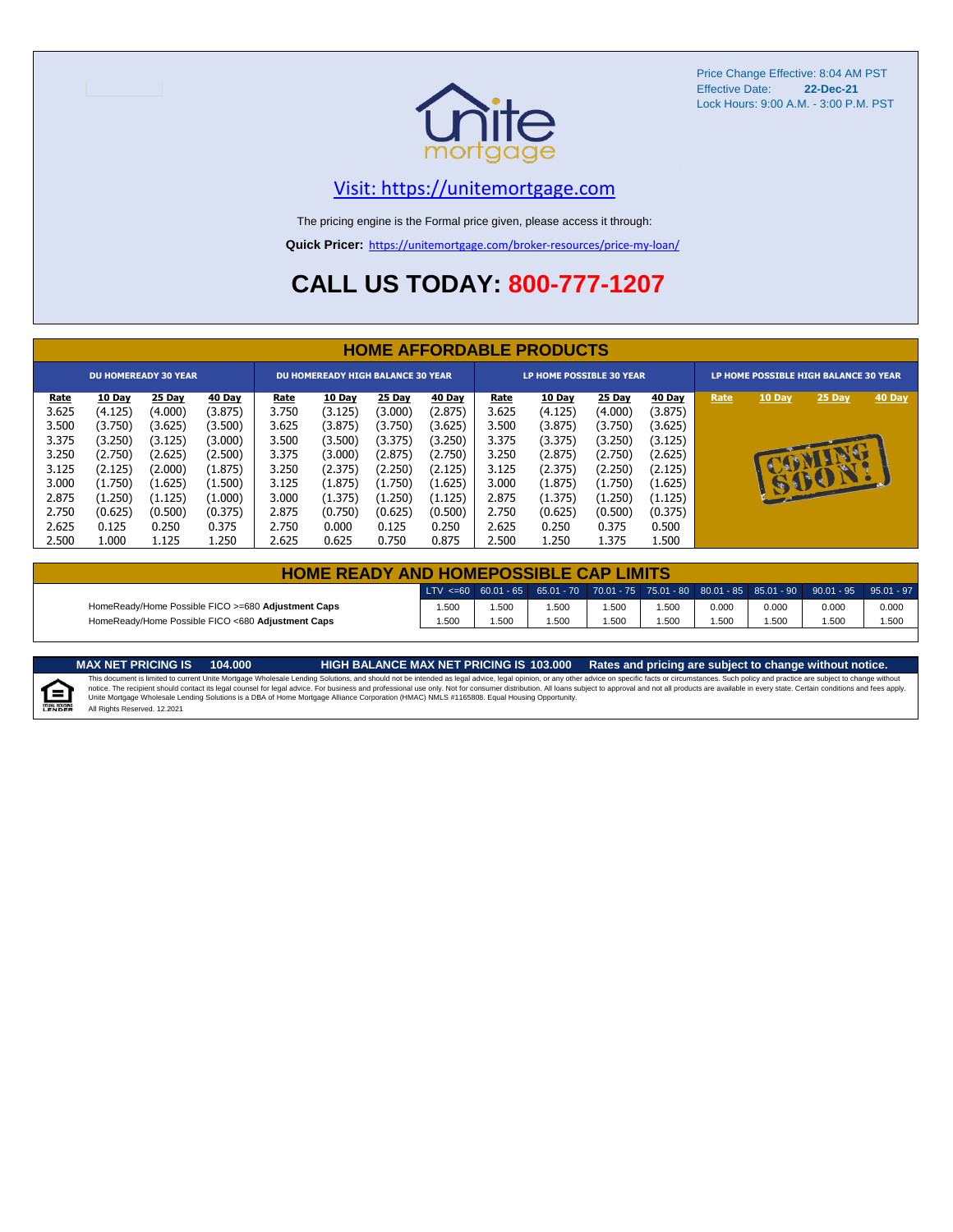

Price Change Effective: 8:04 AM PST Effective Date: **22-Dec-21** Lock Hours: 9:00 A.M. - 3:00 P.M. PST

#### [V](https://unitemortgage.com/)isit: https://unitemortgage.com

The pricing engine is the Formal price given, please access it through:

**Quick Pricer:** [https://un](https://unitemortgage.com/broker-resources/price-my-loan/)itemortgage.com/broker-resources/price-my-loan/

## **CALL US TODAY: 800-777-1207**

|                                                                       | <b>CONVENTIONAL PRICING ADJUSTMENTS</b>                                                |                                                   |                         |              |              |              |                    |              |                                                                                      |              |
|-----------------------------------------------------------------------|----------------------------------------------------------------------------------------|---------------------------------------------------|-------------------------|--------------|--------------|--------------|--------------------|--------------|--------------------------------------------------------------------------------------|--------------|
| Credit Score / LTV                                                    | Loan Terms > 15 years                                                                  | $LTV \le 60$                                      | $60.01 - 70$            | $70.01 - 75$ | $75.01 - 80$ | $80.01 - 85$ | $85.01 - 90$       | $90.01 - 95$ | $95.01 - 97$                                                                         | >97.00%      |
| $740+$                                                                |                                                                                        | 0.000                                             | 0.250                   | 0.250        | 0.500        | 0.250        | 0.250              | 0.250        | 0.750                                                                                | 0.750        |
| 720 - 739                                                             |                                                                                        | 0.000                                             | 0.250                   | 0.500        | 0.750        | 0.500        | 0.500              | 0.500        | 1.000                                                                                | 1.000        |
| 700 - 719                                                             |                                                                                        | 0.000                                             | 0.500                   | 1.000        | 1.250        | 1.000        | 1.000              | 1.000        | 1.500                                                                                | 1.500        |
| 680 - 699                                                             |                                                                                        | 0.000                                             | 0.500                   | 1.250        | 1.750        | 1.500        | 1.250              | 1.250        | 1.500                                                                                | 1.500        |
| 660 - 679                                                             |                                                                                        | 0.000                                             | 1.000                   | 2.250        | 2.750        | 2.750        | 2.250              | 2.250        | 2.250                                                                                | 2.250        |
| 640 - 659                                                             |                                                                                        | 0.500                                             | 1.250                   | 2.750        | 3.000        | 3.250        | 2.750              | 2.750        | 2.750                                                                                | 2.750        |
| 620-639                                                               |                                                                                        | 0.500                                             | 1.500                   | 3.000        | 3.000        | 3.250        | 3.250              | 3.250        | 3.500                                                                                | 3.500        |
|                                                                       | Cash Out (Ex. Student Loan Only) All Loan Terms. Cumulative with above adjust.         | $LTV \le 60$                                      | $60.01 - 70$            | $70.01 - 75$ | $75.01 - 80$ |              |                    |              |                                                                                      |              |
| $740+$                                                                |                                                                                        | 0.375                                             | 0.625                   | 0.625        | 0.875        |              |                    |              |                                                                                      |              |
| 720 - 739                                                             |                                                                                        | 0.375                                             | 1.000                   | 1.000        | 1.125        |              |                    |              |                                                                                      |              |
| 700 - 719                                                             |                                                                                        | 0.375                                             | 1.000                   | 1.000        | 1.125        |              |                    |              |                                                                                      |              |
| 680 - 699                                                             |                                                                                        | 0.375                                             | 1.125                   | 1.125        | 1.750        |              |                    |              |                                                                                      |              |
| 660 - 679                                                             |                                                                                        | 0.625                                             | 1.125                   | 1.125        | 1.875        |              |                    |              |                                                                                      |              |
| 640 - 659                                                             |                                                                                        | 0.625                                             | 1.625                   | 1.625        | 2.625        |              |                    |              |                                                                                      |              |
| 620 - 639                                                             |                                                                                        | 0.625                                             | 1.625                   | 1.625        | 3.125        |              |                    |              |                                                                                      |              |
| <b>Other Price Adjustments</b><br>All Loan Terms                      | Cumulative with above adjustments                                                      | $LTV \le 60$                                      | $60.01 - 65$            | $65.01 - 70$ | $70.01 - 75$ | $75.01 - 80$ | $80.01 - 85$       | $85.01 - 90$ | $90.01 - 95$                                                                         | $95.01 - 97$ |
| High Balance Purchase and R/T Refinance                               |                                                                                        | 0.250                                             | 0.250                   | 0.250        | 0.250        | 0.250        | 0.250              | 0.250        | 0.250                                                                                | <b>NA</b>    |
| High Balance Cash-Out Refinance                                       |                                                                                        | 1.000                                             | 1.000                   | 1.000        | 1.000        | 1.000        | <b>NA</b>          | <b>NA</b>    | <b>NA</b>                                                                            | <b>NA</b>    |
| High Balance ARMs (Adjustment Based on CLTV)                          |                                                                                        | 0.750                                             | 0.750                   | 0.750        | 0.750        | 1.500        | 1.500              | 1.500        | 1.500                                                                                | <b>NA</b>    |
| <b>ARMs</b>                                                           |                                                                                        | 0.000                                             | 0.000                   | 0.000        | 0.000        | 0.000        | 0.000              | 0.000        | 0.250                                                                                | <b>NA</b>    |
| HomeReady/Home Possible FICO >=680 Adjustment Caps                    |                                                                                        | 1.500                                             | 1.500                   | 1.500        | 1.500        | 1.500        | 0.000              | 0.000        | 0.000                                                                                | 0.000        |
| HomeReady/Home Possible FICO <680 Adjustment Caps                     |                                                                                        | 1.500                                             | 1.500                   | 1.500        | 1.500        | 1.500        | 1.500              | 1.500        | 1.500                                                                                | 1.500        |
| <b>Investment Properties</b>                                          |                                                                                        | 2.125                                             | 2.125                   | 2.125        | 2.125        | 3.375        | 4.125              | <b>NA</b>    | <b>NA</b>                                                                            | NA.          |
| Second Home                                                           |                                                                                        | 0.000                                             | 0.000                   | 0.000        | 0.000        | 0.000        | 0.000              | 0.250        | 5.000                                                                                | 5.000        |
| Manufactured home                                                     |                                                                                        | 0.500                                             | 0.500                   | 0.500        | 0.500        | 0.500        | 0.500              | 0.500        | 0.500                                                                                | 0.500        |
| 2-4 Unit Properties (3-4 unit max LTV is 75% (DU) and 80% (LP))       |                                                                                        | 1.000                                             | 1.000                   | 1.000        | 1.000        | 1.000        | 1.000              | <b>NA</b>    | <b>NA</b>                                                                            | NA.          |
| Condos - Loan Terms > 15Y (does not apply to Detached building types) |                                                                                        | 0.000                                             | 0.000                   | 0.000        | 0.000        | 0.750        | 0.750              | 0.750        | 0.750                                                                                | 0.750        |
|                                                                       | Escrow Waiver (LTV >80% not available in NM, LTV >90% does not apply to HB Nationwide) | 0.000                                             | 0.000                   | 0.000        | 0.000        | 0.000        | 0.000              | 0.000        | 0.000                                                                                | <b>NA</b>    |
| UW Waiver Fee (ALL LTV) - based on loan size                          |                                                                                        |                                                   |                         |              |              |              |                    |              |                                                                                      |              |
|                                                                       |                                                                                        |                                                   |                         |              |              |              |                    |              |                                                                                      |              |
|                                                                       | <b>ALL SUBORDINATE FINANCING</b>                                                       |                                                   |                         |              | $.375\%$     |              |                    |              |                                                                                      |              |
| <b>LTV Range</b>                                                      | <b>CLTV Range</b>                                                                      |                                                   | Credit Score < 720      |              |              |              | Credit Score > 720 |              |                                                                                      |              |
| ≤ 65.00%                                                              | $80.01\% - 95.00\%$                                                                    |                                                   | 0.500                   |              |              |              | 0.250              |              |                                                                                      |              |
| 65.01% - 75.00%                                                       | $80.01\% - 95.00\%$                                                                    |                                                   | 0.750                   |              |              |              | 0.500              |              |                                                                                      |              |
| 75.01% - 95.00%                                                       | $90.01\% - 95.00\%$                                                                    |                                                   | 1.000                   |              |              |              | 0.750              |              |                                                                                      |              |
| 75.01% - 90.00%                                                       | 76.01% - 90.00%                                                                        |                                                   | 1.000                   |              |              |              | 0.750              |              |                                                                                      |              |
| $$95.00\%$                                                            | 95.01% - 97.00%                                                                        |                                                   | 1.500                   |              |              |              | 1.500              |              |                                                                                      |              |
|                                                                       |                                                                                        |                                                   |                         |              |              |              |                    |              |                                                                                      |              |
|                                                                       | <b>LOCK EXTENSIONS - RELOCKS - OTHER CHANGES</b>                                       |                                                   |                         |              |              |              |                    |              |                                                                                      |              |
|                                                                       |                                                                                        |                                                   | <b>Lock Extensions:</b> |              |              |              |                    |              |                                                                                      |              |
| 1-4 days                                                              | .03/day                                                                                |                                                   |                         |              |              |              |                    |              |                                                                                      |              |
| 5 days                                                                | 0.125                                                                                  |                                                   |                         |              |              |              |                    |              | 10 Day Lock Expires:                                                                 | 01/01/22     |
| 7 days                                                                | 0.187                                                                                  |                                                   |                         |              |              |              |                    |              | 25 Day Lock Expires:                                                                 | 01/16/22     |
| 10 days                                                               | 0.250                                                                                  |                                                   |                         |              |              |              |                    |              | 40 Day Lock Expires:                                                                 | 01/31/22     |
| 15 days                                                               | 0.375                                                                                  |                                                   |                         |              |              |              |                    |              |                                                                                      |              |
| <b>Relocks:</b>                                                       | <b>Other Changes:</b>                                                                  |                                                   |                         |              |              |              |                    |              |                                                                                      |              |
| Worse Case pricing plus additional .250 hit                           | Loan Program                                                                           | Worse Case if moving into different delivery type |                         |              |              |              |                    |              |                                                                                      |              |
|                                                                       | Rate Change                                                                            | Not subject to worse case pricing                 |                         |              |              |              |                    |              | Locks expiring on a non business day are<br>good through the following business day. |              |

|                            |                              |         |                                                                                                                                                                                                                                                                                                                                                                                                                                                                                                                                                                                                                | APOR: | $15/20$ YR.: | $2.500\%$ 1 YR CMT: | 0.120% |
|----------------------------|------------------------------|---------|----------------------------------------------------------------------------------------------------------------------------------------------------------------------------------------------------------------------------------------------------------------------------------------------------------------------------------------------------------------------------------------------------------------------------------------------------------------------------------------------------------------------------------------------------------------------------------------------------------------|-------|--------------|---------------------|--------|
|                            | <b>MAX NET PRICING IS</b>    | 104.000 | Rates and prices are subject to change without notice.                                                                                                                                                                                                                                                                                                                                                                                                                                                                                                                                                         |       | $25/30$ YR.: | 2.960% 1 YR Libor:  | 0.360% |
| ſ≘<br><b>EQUAL HOUSING</b> | All Rights Reserved, 12,2021 |         | This document is limited to current Unite Mortgage Wholesale Lending Solutions, and should not be intended as legal advice, legal opinion, or any other advice on specific facts or circumstances. Such policy and practice ar<br>notice. The recipient should contact its legal counsel for legal advice. For business and professional use only. Not for consumer distribution. All loans subject to approval and not all products are available in every stat<br>Unite Mortgage Wholesale Lending Solutions is a DBA of Home Mortgage Alliance Corporation (HMAC) NMLS #1165808. Equal Housing Opportunity. |       |              |                     |        |